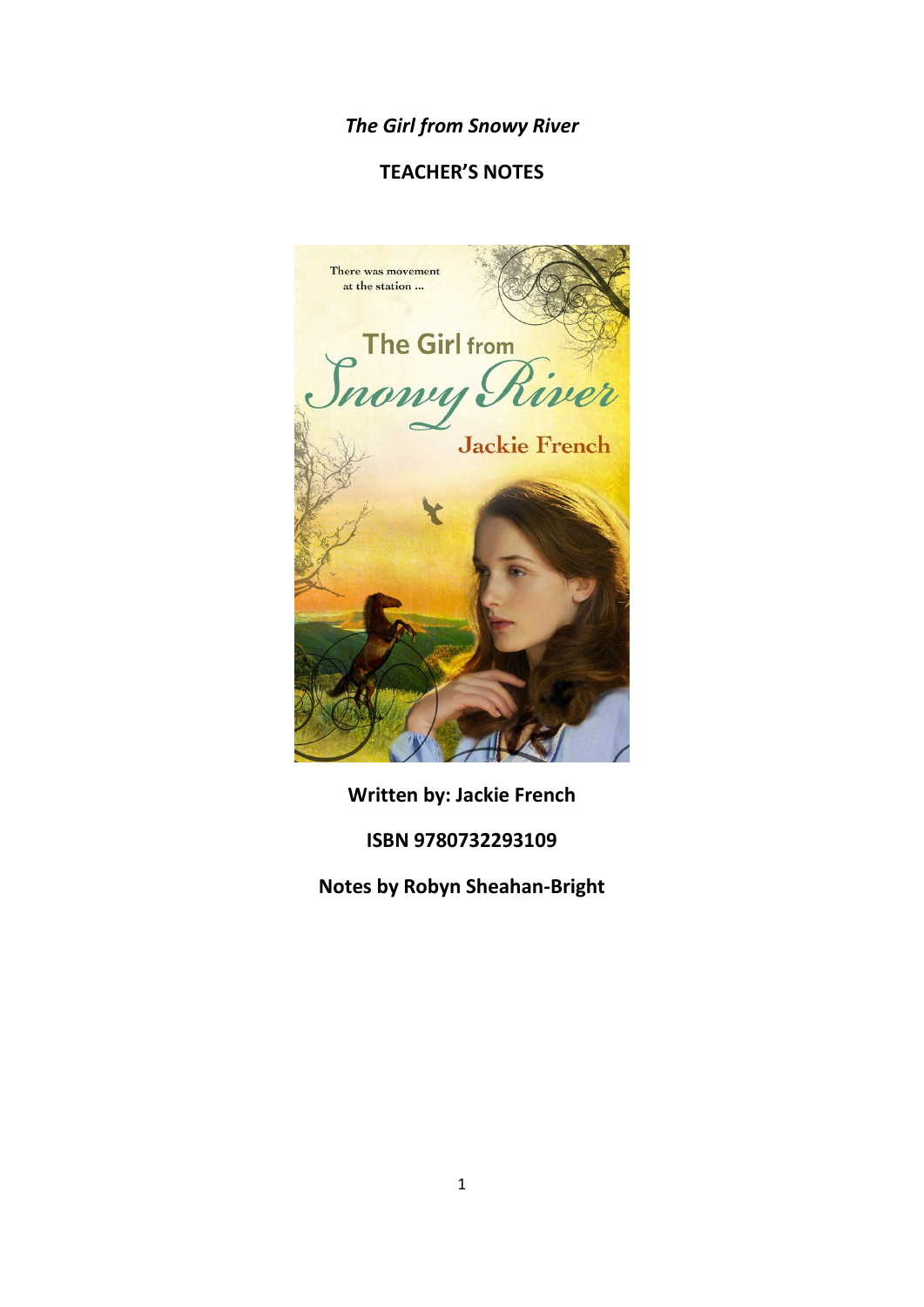#### **CONTENTS**

#### **BOOK DESCRIPTION**

### **ABOUT THE AUTHOR**

### **AUTHOR INSPIRATION**

### **CHARACTERS**

- **The Significance of Character**
- **Major Characters**
- **Minor Characters**
- **Character Arcs**

### **THEMES**

- **World War One and Its Aftermath**
- **Racism and Prejudice**
- **s** Social Conditions
- **Land Ownership and Animal Management**
- **Women's History and Rights**

## **KEY QUOTES**

#### **CURRICULUM TOPICS**

- **Language and Literacy**
- **SOSE**

## **FURTHER POINTS FOR DISCUSSION**

## **NOTES ON THE TEXT**

## **BIBLIOGRAPHY**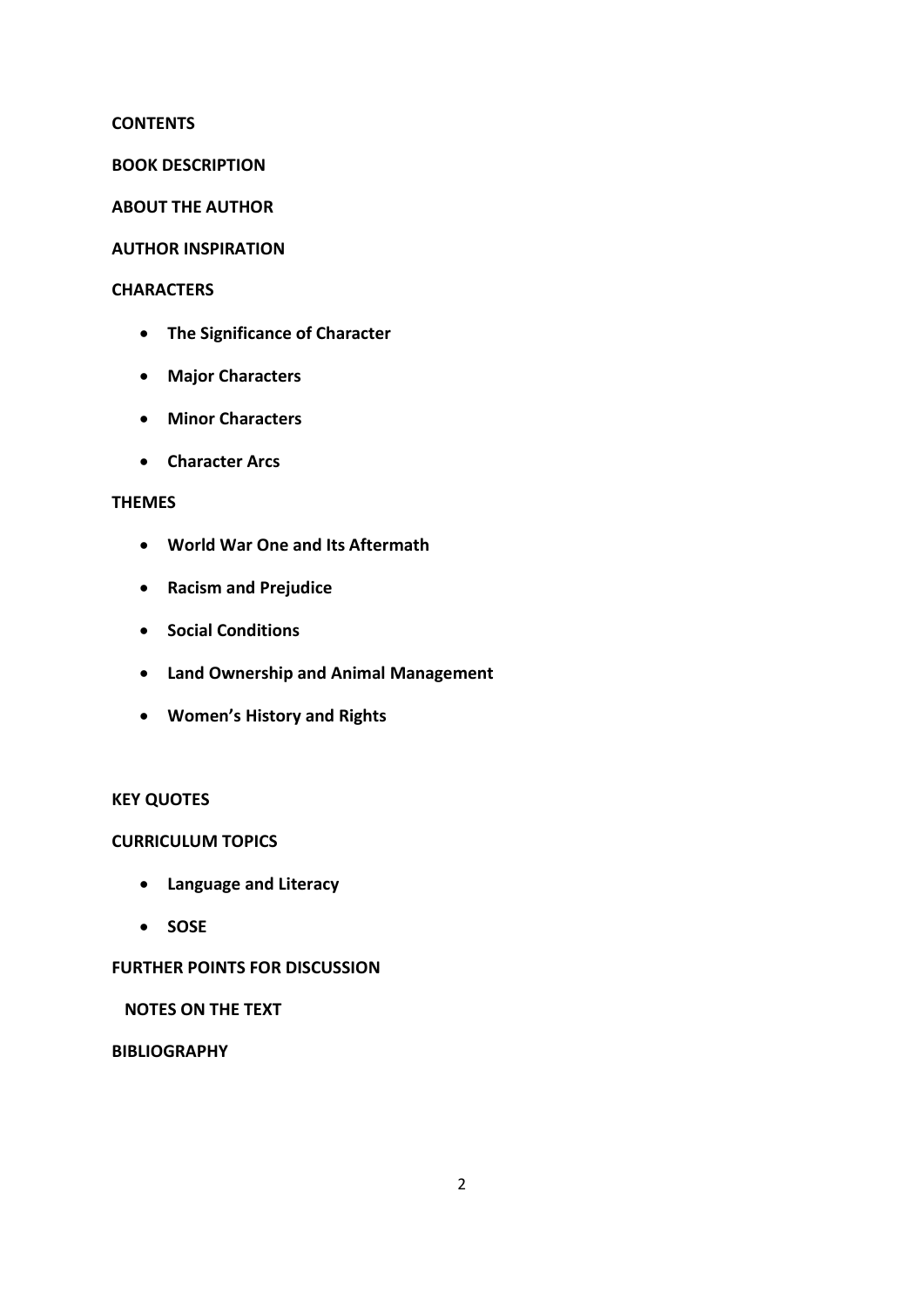#### **BOOK DESCRIPTION**

'War is all of us, she thought. All who fought, and all who cheered as they enlisted, as those young men marched away.' (p 176)

This novel is a moving story of a young woman's survival in the aftermath of World War One. Flinty (Felicity) McAlpine is thirteen when her two brothers set off to war, and sixteen in 1919 when only one of them returns: the eldest Andy has been emotionally damaged and Jeff dies on the front. Her mother suffers a heart attack when she hears the news, and then her dad succumbs to influenza the following year, leaving Flinty to look after young Joey and Kirsty. Their small farm in the high country of the Snowy River mountain ranges barely brings in enough to support them. Her other sadness is that her neighbour and friend Sandy whom she had hoped would become her partner, has also come back damaged and barely speaks to her. Why won't any of these men tell her what happened in the war? And how is she going to keep this family together?

Flinty is not easily discouraged, so when she hears of a prize-winning brumby muster she sets off bravely, despite the fact that the men participating regard this young 'boy' as being too 'green' to enter. She surprises them with her horsemanship and earns one hundred pounds and a new horse to train – Snow King. The family fortunes seem to have changed, but inevitably there are still further hurdles to encounter, and one proves almost insurmountable. Flinty feels very isolated on the farm with two children to care for, before companionship comes from a surprising quarter. One evening down by the nearby rock, she meets Nicholas, a double amputee, and they begin to meet regularly. Much to her surprise though she discovers that Nicholas's injury is not from WWI, but that he is a Vietnam War veteran, living in 1969, and staying nearby to assist in his recuperation! These two 'ghosts' have much to learn from each other, and it is this strand in the narrative which lies at its heart. For history is not a series of unrelated events; all are connected and history repeats itself over and over again. Flinty gains a deeper understanding of what her brothers and Sandy have been through and is able to offer sanguine advice to Nicholas as well. So this novel is about the legacy of war and how veterans and their families survive during and after a conflict.

WWI was a huge shock to generations of men and women in Australia, who struggled to adjust to the death of so many, and to the return of psychologically wounded and damaged men. It also robbed a whole generation of women of marriageable partners. And it robbed the nation of men and women fit and able to carry on the work so proudly imagined by Federation. Nurse Burrows has had experiences on the war front, similar to those of Rose in the second book in the series, and has become a singularly independent woman as a result. Flinty admires women like her, but she also reveres the stay-at-home mothers like Mrs Mack who have had to endure so much in order to keep their lives and those of the men they love, on track.

This is the second title in a planned series 'The Matilda Saga,' The first being *A Waltz for Matilda* (1892–1915). *The Girl From Snowy River* will be followed by another three sequels explained in the back of this book. The characters of A *Waltz for Matilda* return briefly in this one – Matilda and Thomas O'Halloran of Drinkwater Station (p 75) – and later Andy is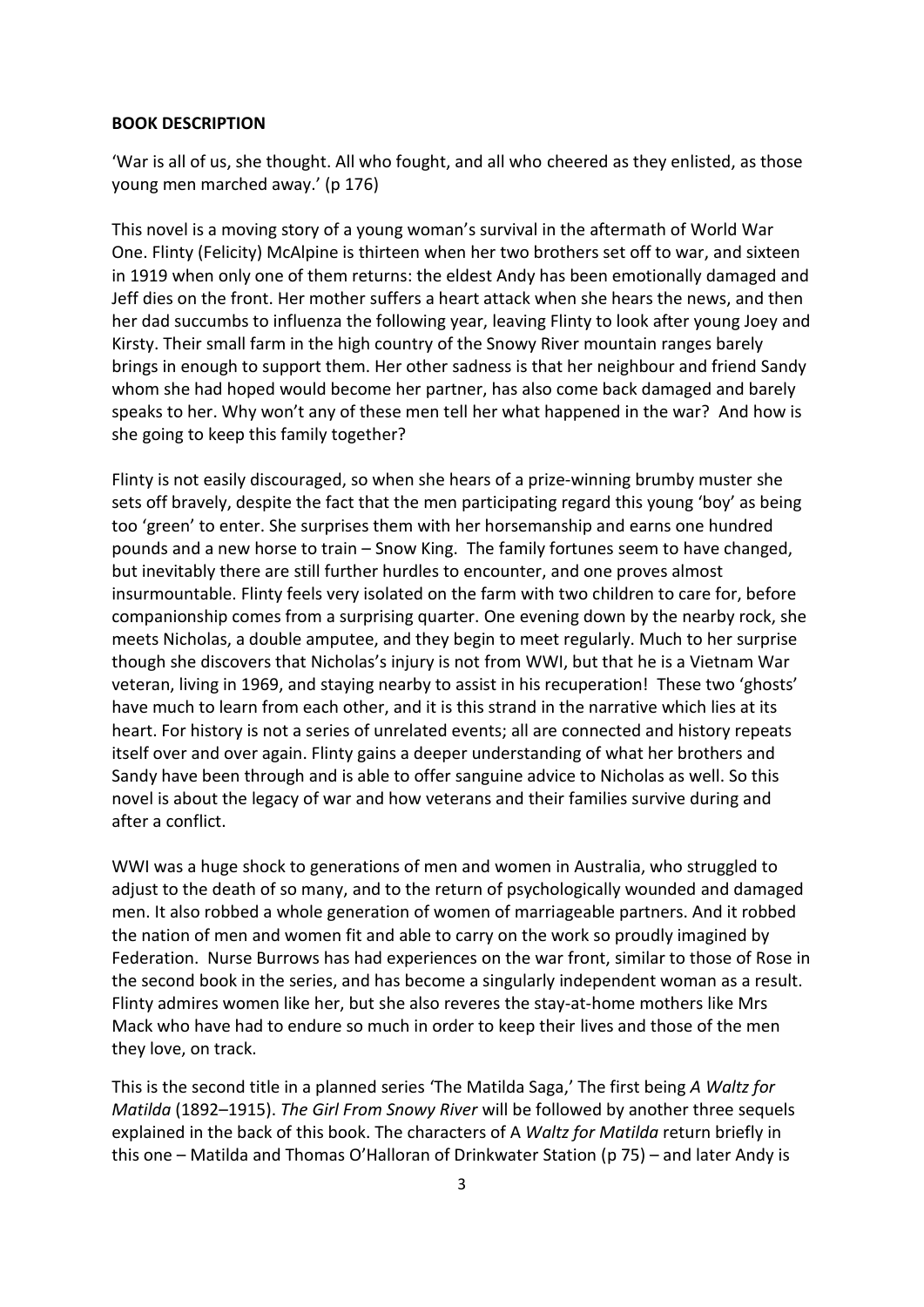offered a job with them. This novel too is seen through the symbolic narrative prism of another of A.B. (Banjo) Paterson's much loved poem *The Man from Snowy River*, and is also connected to that work, because Flinty learns that future generations will know her as 'The Girl From Snowy River'.

*The Girl from Snowy River* shares similarities with *A Waltz for Matilda* in that both explore themes which have forged our nation – the philosophical questions of ownership and use of the land, about social justice, women's rights, the responsibility of governments, the myths which form nationhood, racism and prejudice, the sustaining power of Indigenous beliefs, and the efficacy of war. All of these issues come together when Flinty accepts the help of the Clancys and also realises that she is bonded to this place in some fundamental way. It is about a strong young woman who survives major challenges, and some unspeakable tragedies. It is also a story of love – of Flinty's yearning for Sandy and her love for Nicholas, and about how she becomes a woman. It's about the power of storytelling and writing too (p 224), in how Flinty encourages Kirsty to learn by telling her the Story of Mountain King. It's a moving and sweeping narrative about another remarkable young woman's strength and resilience, and her fierce tenacity and will to survive. 'The land has its seasons, and so do people. We've had the season of war. Now, finally, it is as though we are getting our season of peace. It is blossom time at last, and the season of fruit to come.' (p 312)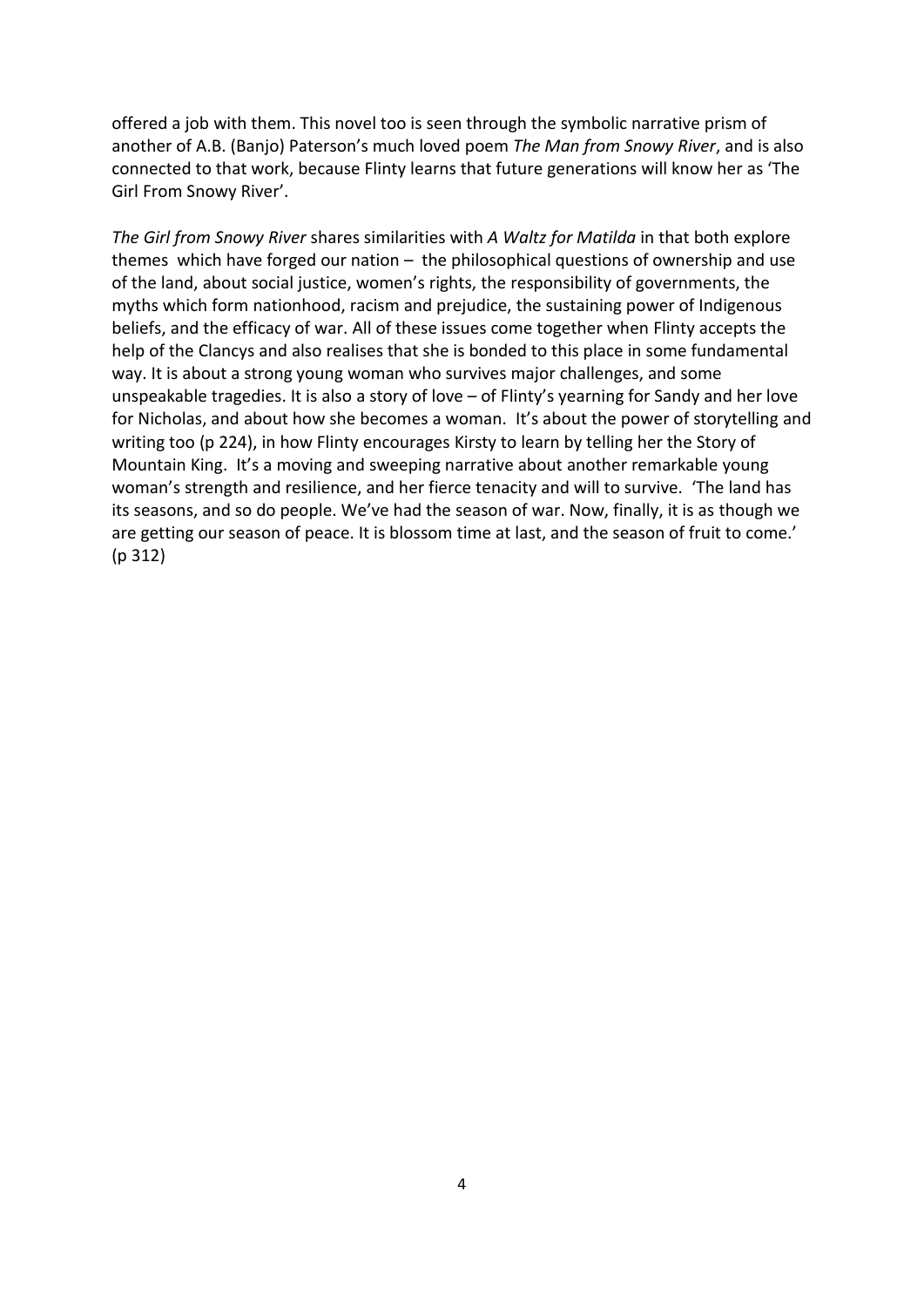### **ABOUT THE AUTHOR**

**Jackie French** is a multiple award-winning author who deals with a very wide-range of topics. Of her books she says on her website that:

*There were over 140 at last count, slightly more than we have varieties of apples. If something is worth doing you may as well go heart and soul and boot leather ... I write for kids and adults, fiction, history, gardening, pests control , chooks and some that must be a nightmare for book shops to work out what genre they are. Have a look at 'which book?' for a probably not quite up to date list of what is where and for whom.*

Her websites offers further detailed and fascinating insights into her life and work.

[www.jackiefrench.com.au](http://www.jackiefrench.com.au/)

#### **AUTHOR INSPIRATION**

#### *The Girl From Snowy River*

I fell in love with 'Clancy of the Overflow' when I was seven years old. But when I moved to the bush, and met the women of the land – women like a ninety year old neighbour who rode in a white lace blouse and tartan skirt and never opened a gate if it could be jumped over – I wondered why the bush poets had made all their women just wives and mothers, sweethearts who 'wait by the sliprails for you' or the sad, beaten mother of 'The Drover's Wife'.

The women I knew drove their cattle from Queensland to Adelaide, as their mothers and grandmothers and great grandmothers had done. Just say the name 'Nancy of the Overflow' and you can see her, in her battered hat along the gum trees. She'll ride as hard, and far, as any man — and make the damper at the end of the day, too. It'll be a good one.

And what of 'The Man from Snowy River'? I loved that poem, as well. But no one who loves horses would ever 'race them down the mountain like a torrent down its bed', not when the 'hidden ground was full of wombat holes, and any slip was death.'

Was Paterson's poem based on a real ride, just as 'Waltzing Matilda' was based on a tragedy by a billabong?

It was. But Paterson changed that story, too. On that real ride the young man rode his horse to death. When 'the stockmen tell the story of that ride' it was a cautionary tale. A willing horse will force itself till its legs or heart breaks, for the rider it loves. You do not ask that of your horse.

*The Girl from Snowy River* also continues the story of Australia begun in *A Waltz for Matilda*. The new nation has been tested by war. It is over, but you never do leave the past behind.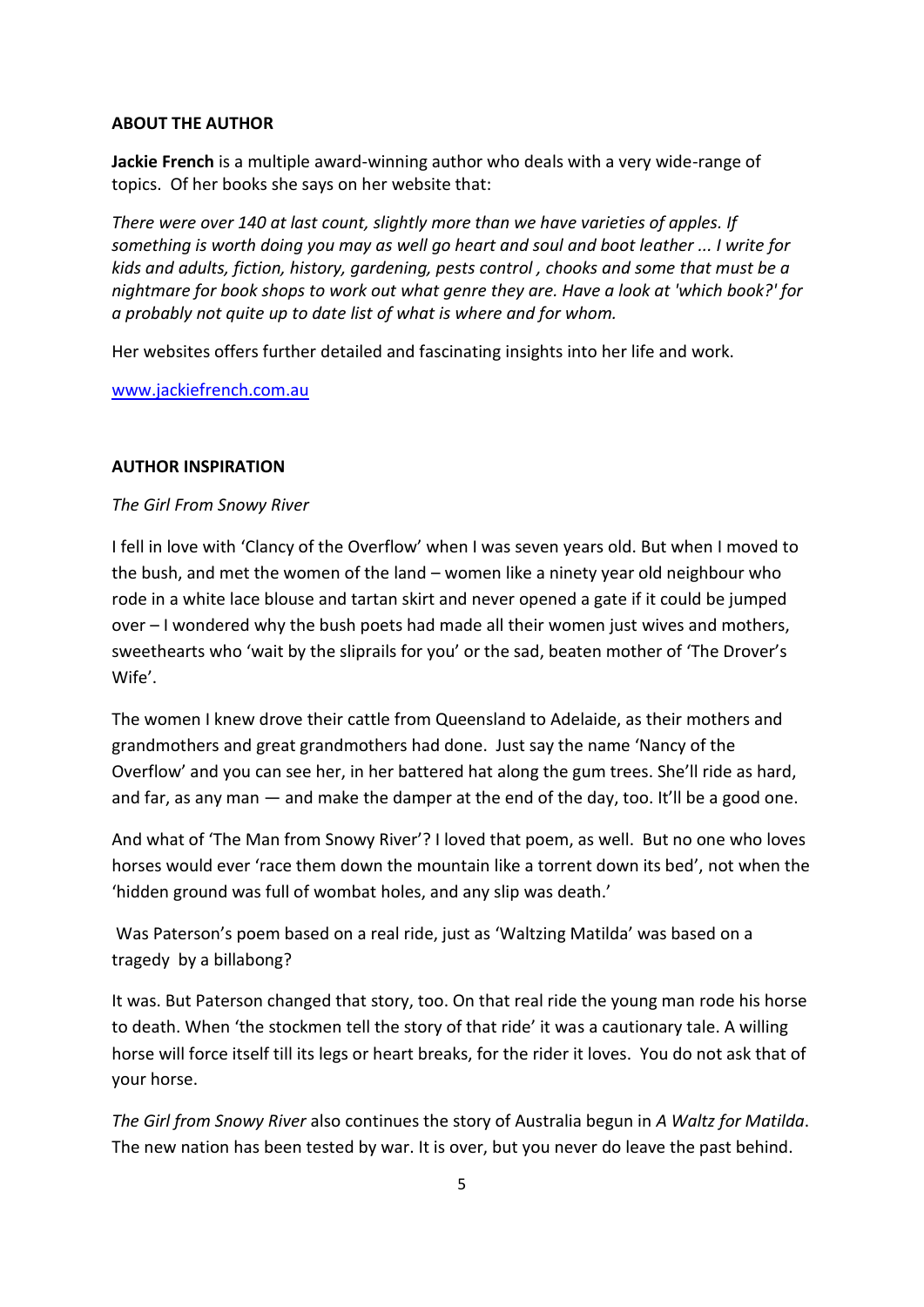My father-in-law fought at Gallipoli. Like most of his generation, he never spoke of what he had endured, though his lingering horror almost destroyed his family. Boys I knew marched off to Vietnam. But when they returned, few wanted to listen. Those two experiences, the men and wars divided by fifty years, were the basis for Flinty McAlpine's meeting with the crippled soldier from 1969. She needs to listen, and he to talk. Both need outsiders to be able to see their worlds clearly. Together they will create futures for each other.

And once again, this is a love story to the land. *A Waltz for Matilda* is set on the plains. *The Girl from Snowy River* is set in the mountains. Both are part of the land where I live, a valley deep in a flat tableland, surrounded by mountains that is the core of my life and my writing. Each book in this series will show another side of this land. Book Five will take you to its secret heart.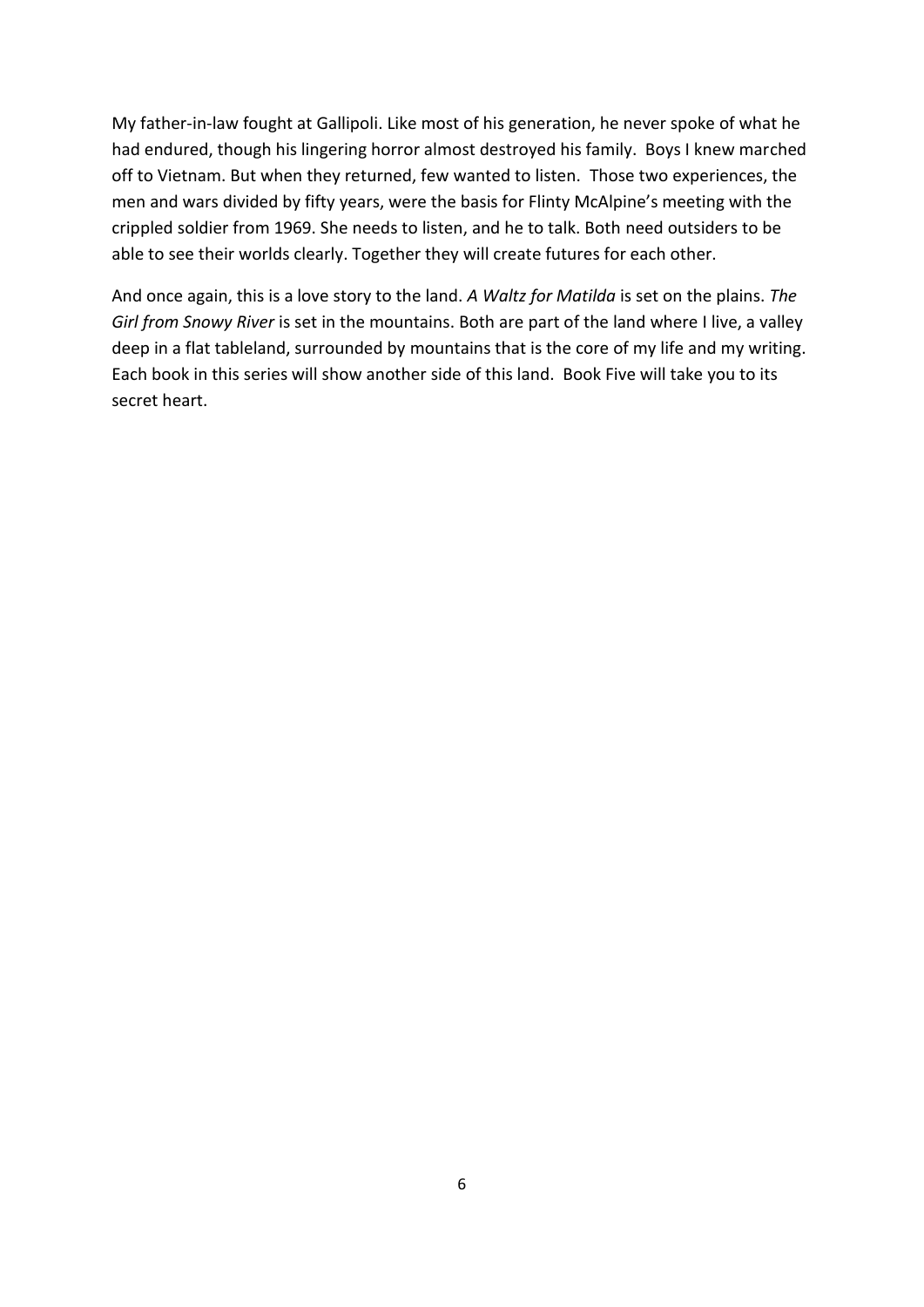#### **CHARACTERS**

 **The Significance of Character:** Characters are the heart of any narrative, the catalysts for action, and the central core around which all other narrative aspects must revolve and work. In this work there are several major characters (some of whom figure briefly in the action) and a cast of minor ones.

*Discussion Point:* Apart from Flinty, which character did you consider to be central to the novel's plot and themes, and why?

## **Major Characters:**

**Felicity (Flinty) McAlpine** is a loving, caring, and fiercely independent teenager, a great horsewoman, a resourceful housekeeper and later a successful writer; **Andy**, Flinty's brother, is restless and keen to escape the memories of war and their home; her younger brother **Joey** is clever and very curious about the world; her younger sister **Kirsty** is, despite being only eight years old, already in love with fashion and the idea of being a 'lady'; her friend **Sandy Mack** is a kind and thoughtful man; his mother **Mrs Mack** is a stalwart woman of the country who is full of wisdom and is endlessly resourceful and supportive; **Nicholas,** a double-amputee befriended by Flinty, who turns out to be a Vietnam veteran.

*Discussion Point:* Which of the main characters did you find most appealing, and why?

 **Minor Characters:** Her **father** features only briefly in flashbacks but we learn that he was damaged by war service in India and that he and her **mother** were real country people who have instilled strong values in their children; **Dusty Jim** is a local, often drunk rouseabout who says some suggestive and surprisingly wise things on occasion; **Dr Sparrow** is a drunken doctor who fails to respond adequately to Flinty's injury; **The Clancys** are drovers who befriend and help Flinty when she's ill; local teacher **Mr Ross** is a lover of literature; **Sister Gwendalyn Burrows** is the nurse who was engaged to Sandy's elder brother Rick, who also died in the war; **Matilda and Thomas O'Halloran** are the owners of Drinkwater Station and main characters in the first novel; **Bertie Morris** is the damaged fellow soldier and friend of Jeff.

*Discussion Point:* Is there a minor character who might have played a larger part? Why would you have liked to have seen more of this character?

 **Character Arcs** are the curve on which key events show how a character grows or develops in response to events and to interactions with other characters in the novel.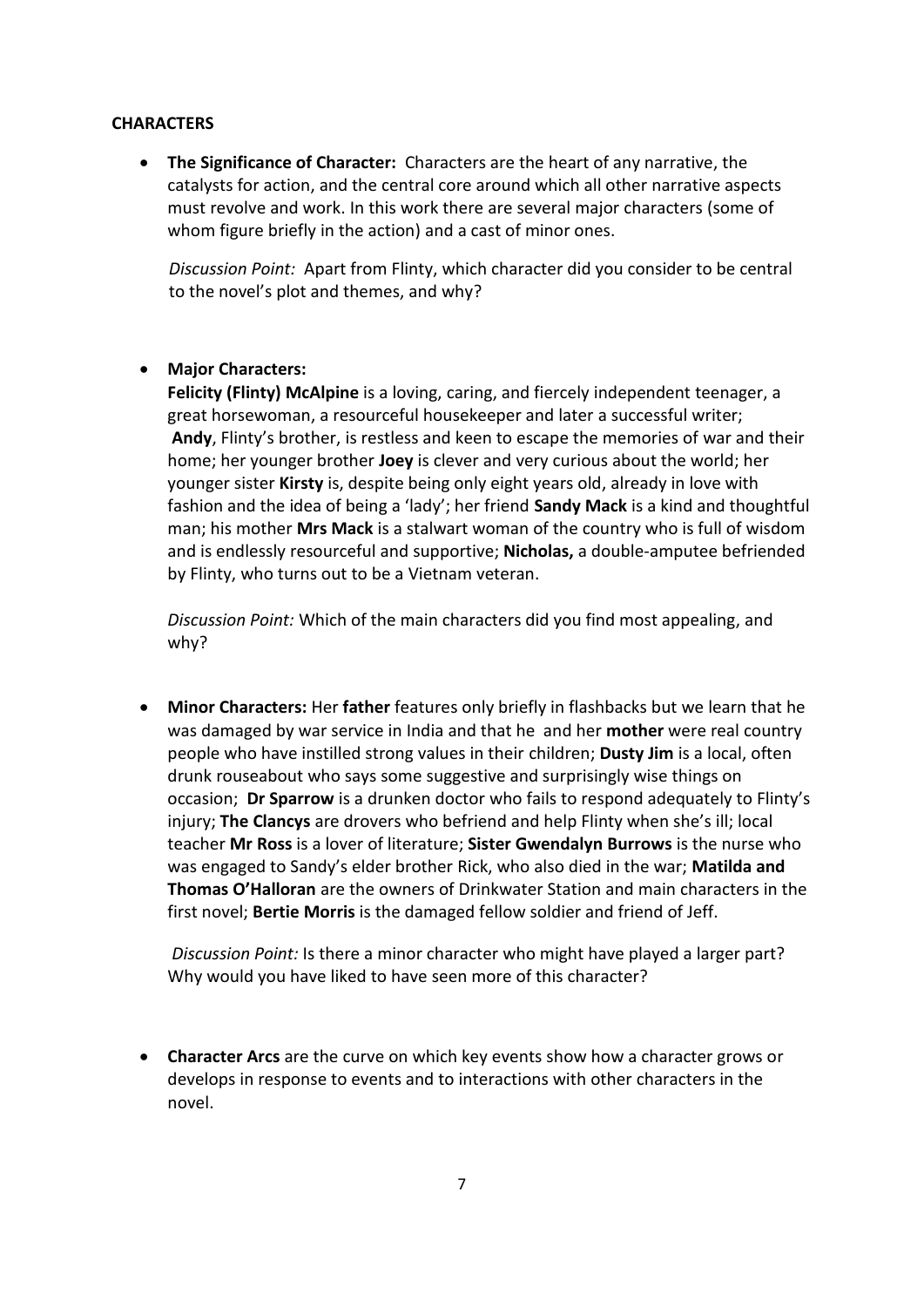*Activity:* Choose a character and trace an arc on which key events indicate some aspect of their personality or change in their behaviour (e.g. Sandy has to learn to trust again and to put his war experiences behind him; Kirsty has to learn new skills after Flinty has her accident).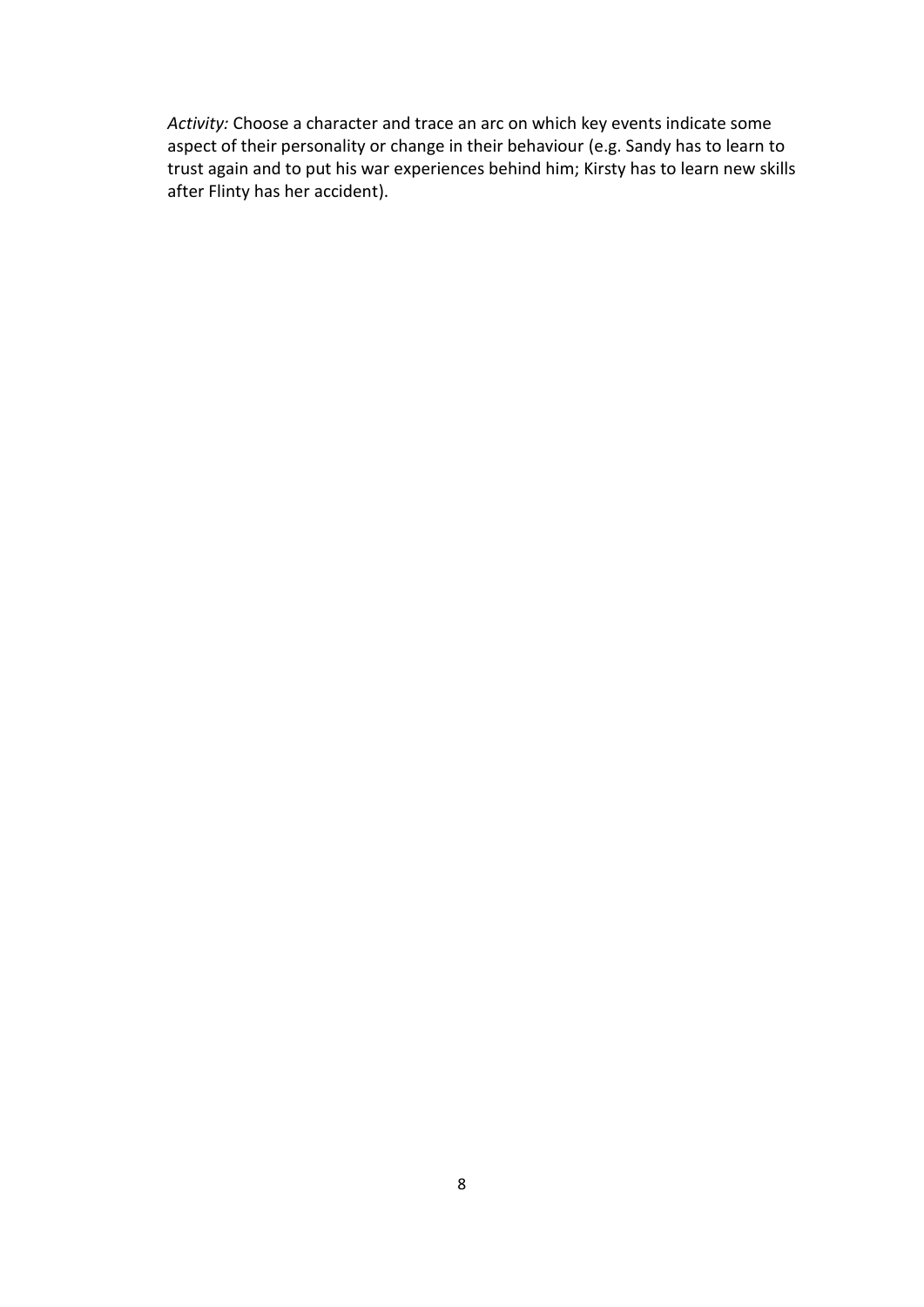### **THEMES**

#### **World War One and its Aftermath**

The action in this novel takes place after WWI.

*Discussion Point:* What commentary does *The Girl from Snowy River* make about WWI?

 Many little known facts about WWI are now being explored in fiction and non-fiction. Flinty has only Empress her horse left of all the horses her father once ran on their property. After war broke out the government requested they be donated to the war effort, but when war ended they weren't sent home; most died in far flung places such as Egypt.

*Activity:* Read Pamela Rushby's recent novel *The Horses Didn't Come Home*  (HarperCollins*Publishers*, 2012) about the role played by Australian horses at Beersheba in the Sinai Desert in 1917. Read it and other information about this topic.

 Visit the website for 'Shell-Shocked: Australia After Armistice': this exhibition was curated by the National Archives of Australia in 2009 and is touring the country.

[www.naa.gov.au/visit-us/exhibitions/shell-shocked.aspx](http://www.naa.gov.au/visit-us/exhibitions/shell-shocked.aspx)

*Activity:* Have students access some of the educational materials (and view the exhibition if possible).

 Men were recruited by patriotic marches described by Jackie French in her notes at the back of this book (pp 334-336).

*Discussion Point:* Jackie French speaks in these notes of the high level of mortality and terrible casualties amongst one such group known as 'The Men From Snowy River March'.

*Discussion Point:* How unethical was it of government to encourage such young men to enlist in this sort of persuasive fashion? Read some of the first person accounts on the Australian War Memorial site to gain an inkling into the attitudes of these very young soldiers. 'First World War Diaries'

www.awm.gov.au/collection/records/awm4/

 Soldiers were often sent into battle with little or no understanding of the terrain, or of the cultures they would be fighting against. Girls and women like Flinty, left at home, had even less idea of where their loved ones were.

She hadn't known there were rice paddies in France or Flanders. Dad had the paper delivered with the mail, once a week, so he could put little flags on the big map in the kitchen that showed the battlefields and Mum would know who had lost someone and when to bake a cake for the memorial. But the newspapers just gave names and places, not what the land was like. (pp 29-30)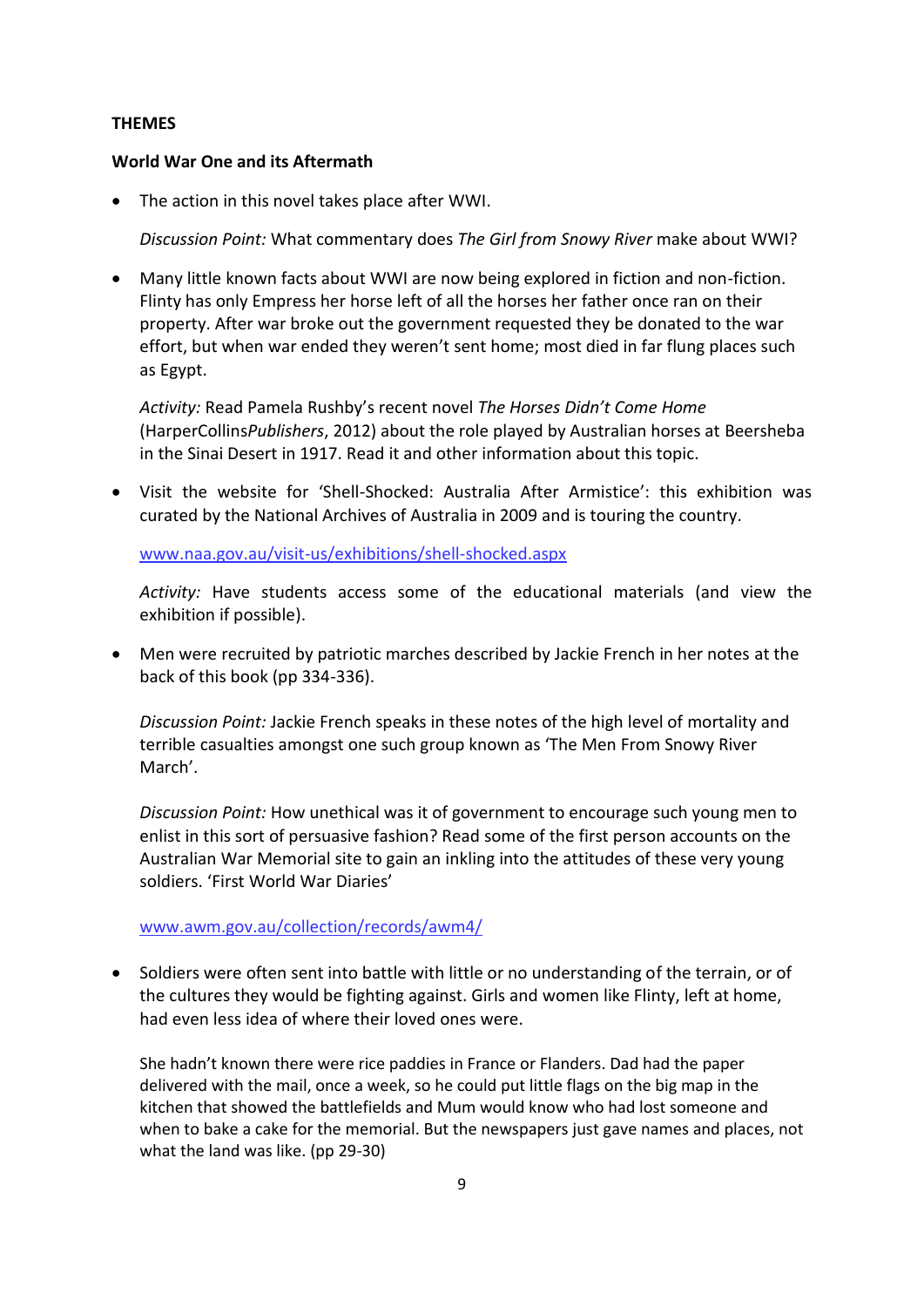(This is the moment we as the reader realise that the man in the bathchair with metal wheels is not talking about WWI; he's a veteran of the Vietnam War.)

*Discussion Point:* How different/similar were Nicholas's experiences of being sent overseas to a foreign country, to Andy's?

 Men who returned from war often don't speak about their experiences due to the pain of that remembrance. 'It's bad enough that we had to see it, day after day, year after year, without bringing it home for all you too. You and your questions —' (p 21) Flinty is desperate to find out how the war was for her brothers but when she hears from Nicholas it gives her insights into why her brothers and Sandy never talked about it.

Tens of thousands killed in a day. They had new weapons — machine guns and tanks and planes — but the commanders were still trying to fight the old way. I suppose it's pretty crook if being in a muddy trench with rats and the dead around you is the good bit, better than being ordered over the top to fight. (p 59)

*Discussion Point:* What impressions of the battlefield does this novel convey to you as a reader?

 Veterans' rights were not well looked after, subsequent to WWI. The novel shows how many returned soldiers were left virtually homeless and had to take to the road in order to survive.

*Activity:* Research this topic in relation to how the government 'provided' for returned soldiers with schemes such as Soldiers' Settlements and dole schemes.

WWI deprived the country of both people and resources.

'It's not just the floodgates, Sis. The land's been starved of men for too long. The Browns' hayshed is leaning so far it'll go in the next big wind. All the best horses have gone. Most that are left are either too old or too young.' (p 269)

*Discussion Point:* WWI left a country decimated in many ways. Discuss.

#### **Racism and Prejudice**

• In post WWI Australia, Aboriginal people still suffered prejudice at the hands of white Australia despite the fact that many had worked and fought side by side with white Australians since their arrival on our shores.

Oh. Stockmen might accept Mrs Clancy out droving, but even those who had eaten her roast ducks around a campfire wouldn't ask a native — man, boy or woman — into their homes, to sit with their wives and family (p 279).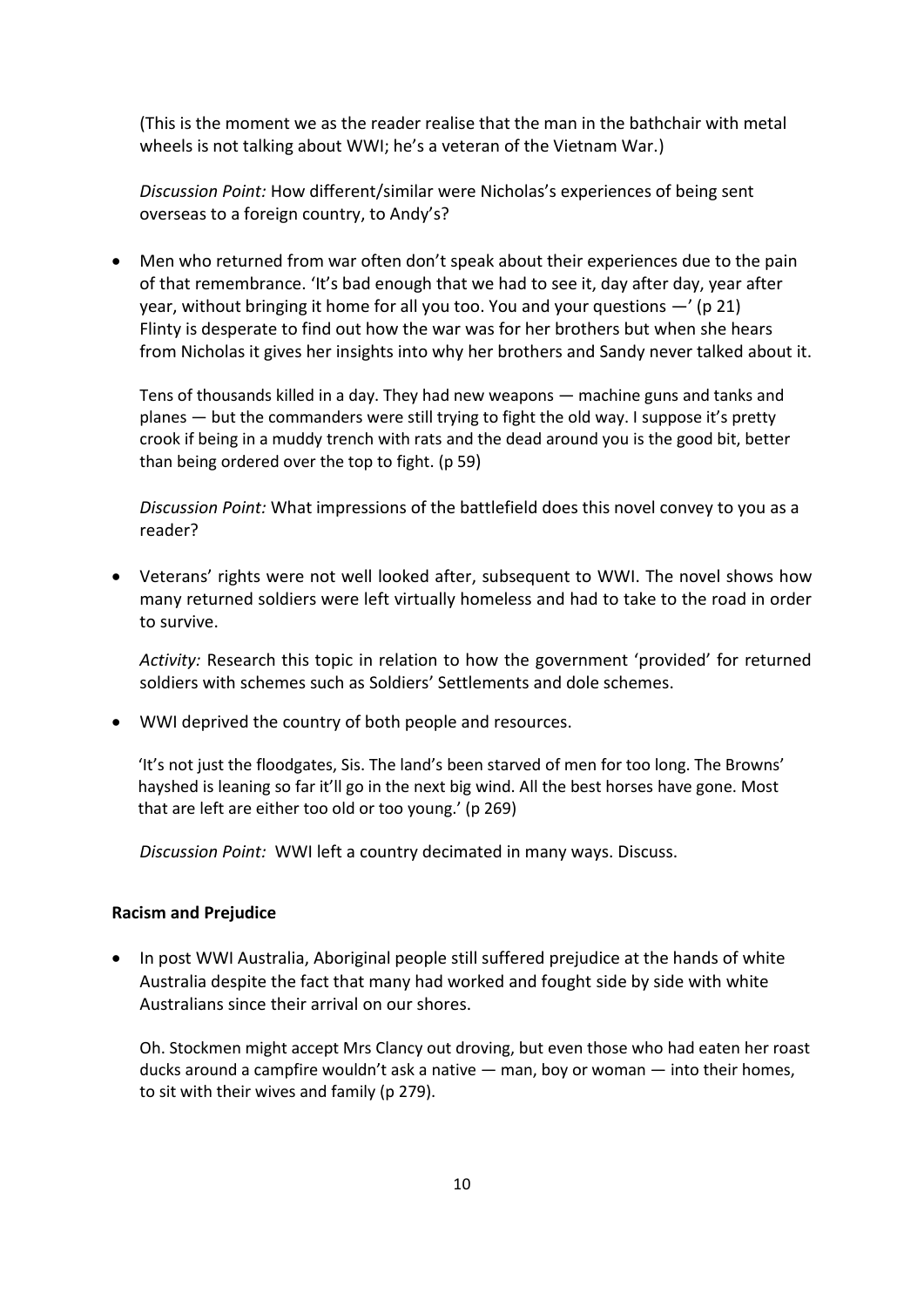Jackie French writes in her Author's Note that Mrs Clancy is typical of what were known as ' The drovers' boys': 'an aboriginal wife who could not be acknowledged, but who would be a partner for life on the road and at home.'

Read about this practice 'Australian Folklore'

http://australia.gov.au/about-australia/australian-story/austn-folklore

You can also listen to Ted Egan's popular 1981 song about this practice which is also often sung by John Williamson. Ted Egan sings 'The Drover's Boy'

[www.youtube.com/watch?v=1ZV2eoULEqw](http://www.youtube.com/watch?v=1ZV2eoULEqw)

The words were later made into a picture book illustrated by Robert Ingpen (Lothian, 1997). The song also inspired painter Bob Marchant to create a monumental series of 14 works in 1994.

*Discussion Point:* Discuss with students what such subterfuge must have meant for the drovers and their Aboriginal wives and offspring.

 War created prejudice against perceived 'enemies' as well. 'The Greens had been the Grünbergs till the war, but no one in the valley remarked on their sudden change of name when Germany became the enemy.' (p 19) 'Flinty remembered Mum talking about Mrs Grünberg's 'German apple cake' before the war. The cake had lost the German part of its name at the same time the Grünbergs became the Greens.' (p 197)

*Discussion Point:* How much did you know about such racial prejudice during the war? Read too about the internment of people during WWI.

 There are some references to Indigenous beliefs in the text, for example, Mrs Clancy's bush medicine which helps to cure Flinty and get her back on her feet.

*Discussion Point:* What have you read of such beliefs or skills? How would such knowledge challenge or confront those who are prejudiced?

#### **Social Conditions**

 Universal education hadn't been achieved in Australia by this time. Children were often forced to leave school and to work on the family farm as Flinty is, and later Joey and Kirsty are as well.

*Discussion Point:* What changed this economic and social situation? How did society change from Flinty's time to Nicholas's?

• Public Health was tenuously catered for as well. Flinty's parents die of illnesses which might have been prevented or treated today. Flinty nearly ends up crippled due to an ineffective doctor and a lack of understanding of back injuries and their treatment.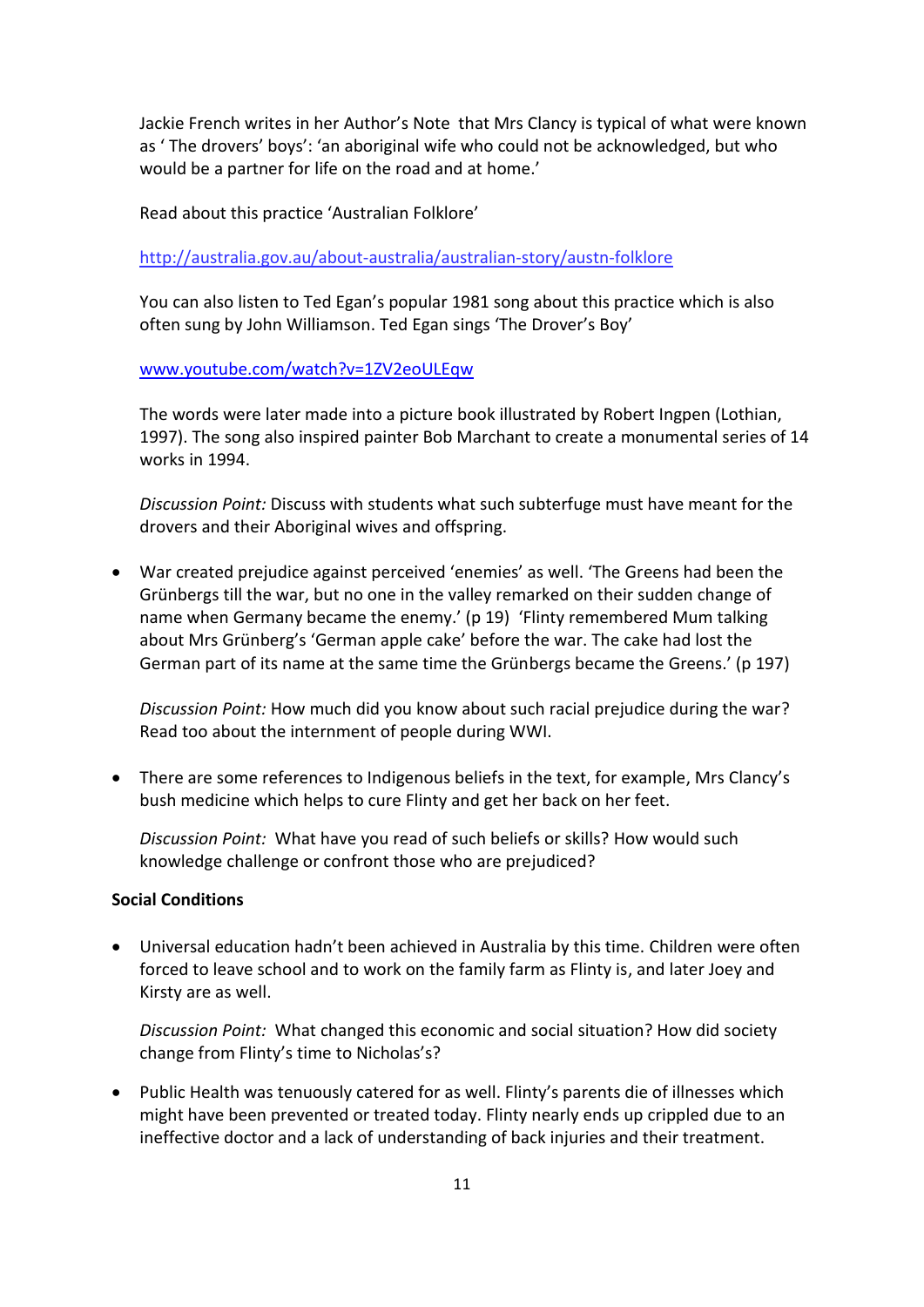*Activity:* Read more about public health in this era. Read Kerry Greenwood's *A Different Sort of Real: the Diary of Charlotte Mackenzie* Melbourne 1918-19 (Scholastic, 2001) about the influenza epidemic of the time as background reading and compare it to the situation described in this novel as well.

 Working Conditions were improving due to the growing recognition of workers' rights, through developments such as unionisation, but workers still struggled to own property or to bring up their families on their minimal wages.

*Activity:* What could the average worker expect to earn in 1919?

 Living conditions were frugal and set to suffer more with the great Depression at the end of the decade. Families were frugal — they mended clothes; they used up the family roast by making fritters or sandwiches or bubble and squeak.

*Activity:* Research some of the cost saving exercises and frugal cookery methods which were practised at that time.

#### **Land Ownership and Animal Management**

 Andy talks about how the land has been degraded during the war with little attention to management, and how rabbits and foxes have taken over on their farm.

*Discussion Point:* How important is land management? Do human beings credit themselves with too much, or too little influence over the land?

 The flood which Flinty narrowly averts from destroying half the valley is a natural disaster. Decades later the Snowy Mountains River Scheme harnessed the waters from this great River Eucumbene and many of the small holdings have since disappeared.

*Discussion Point:* Read more about the history of the Snowy River area and how it has changed since Flinty's time. 'It always changes, this land.'(p 97)

*Discussion Point:* Discuss this statement in terms of the current debate on climate change.

Animals and their treatment is an important topic in this novel.

Well, he did that. He did something else as well. That boy rode his horse to death. Oh, he headed off the brumbies all right. The colt from Old Regret went back where he belonged. But I saw the mount break his heart trying to do what his rider wanted. He just went down, the young man tumbling after him. The boy was all right. (p 97)

*Discussion Point:* This quotation refers to the way *The Man from Snowy River* rode his colt. Read more about horse training and riding and discuss some of the concepts in relation to what happens in *The Girl from Snowy River.* For example, in desperation, Flinty has to push Snow King to his limits in order to warn the valley of the impending flood.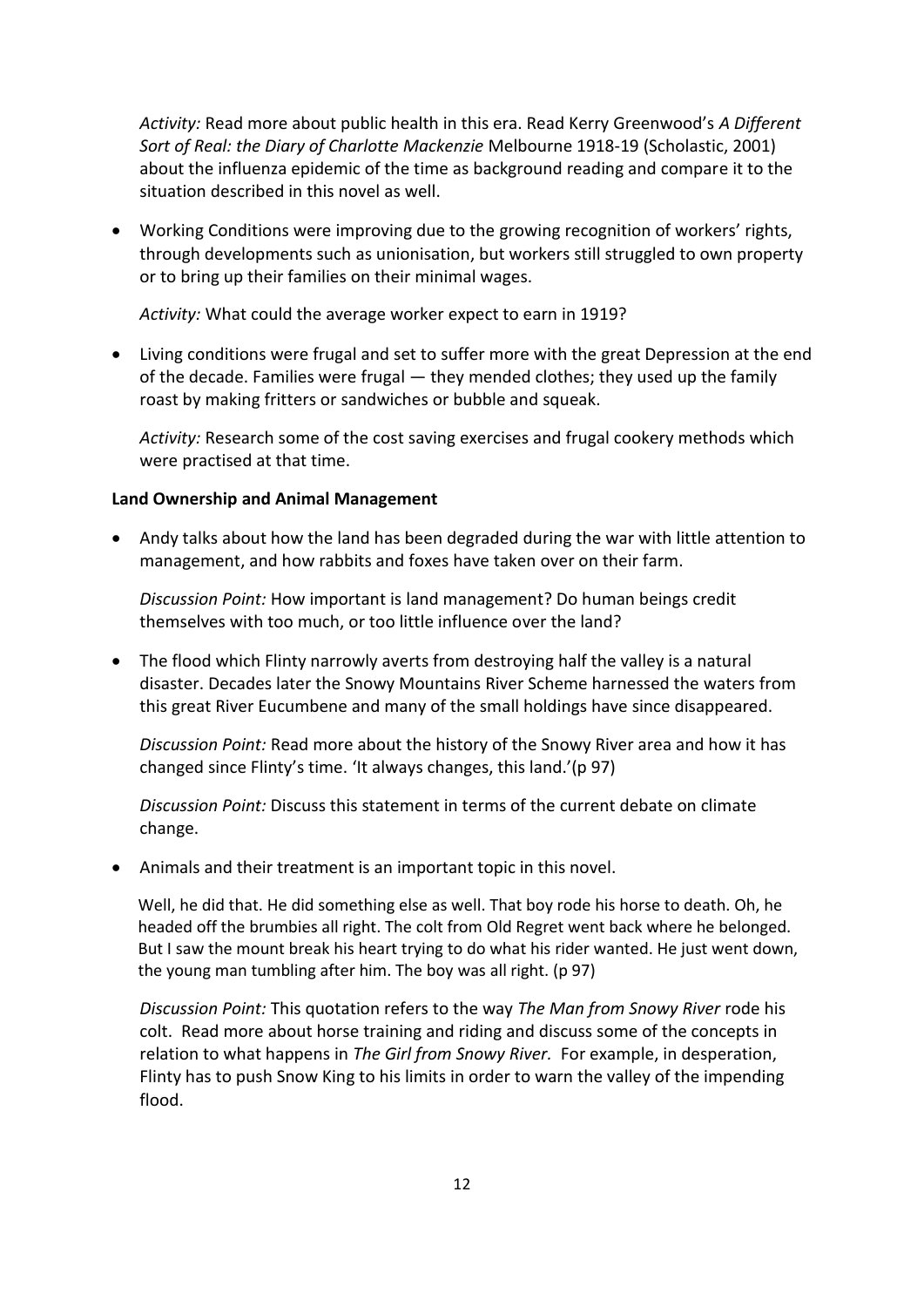This book is something of a tribute to the natural beauty and assets of this region. Descriptions are full of references to the local flora and fauna and in her Author's Note Jackie French refers to some of the native plants mentioned (pp 339-340).

*Activity:* To make this setting more vivid, students might like to investigate online some of these plants; to seek out images of them and read about some of their properties.

 This novel is a hymn of praise, in particular, to the beauty of the mountains, as the earlier novel was a tribute to the plains.

'I think you'll walk again,' she said quietly. 'And how do you know that?' 'Because you're here, up in the mountains. A man who won't ever walk again doesn't go to mountains. He stays on flat land, where he won't be tempted to climb up into the trees, up to the snow line. Every time you see an eagle you'll think, I can't fly, but maybe I can walk. And that's how it begins.' (p 62)

*Discussion Point:* Flinty's love for this country is one of the major themes in this book. Discuss.

## **Women's History and Rights**

Jackie French writes in her notes:

Women were among Australia's earliest settlers, farmers and explorers. Australia's first professional shearers were women from what is now Germany brought to teach men the craft. You will find few mentions of them though... Women's voices from our history mostly survive in their letters and diaries. Men's accounts were more likely to be published at the time. The Matilda Saga is written to try to change that perception.' (p 337)

 *Discussion Point:* In what particular ways does the novel address this topic?

 This novel shows how much fell on women's shoulders while men were away at war. It was a time of great social change and of a growing recognition of women's right to education and recognition. Women also played an important role on the battlefront as nurses and assistants.

*Activity:* Research some of the changes during this period. What happened to women when the men returned home? Did they continue to assume the power they'd had during the war?

Flinty not only runs the household but also manages the farm.

*Discussion Point:* What might you have done in Flinty's position? Would you have any of the skills necessary to survive in this situation?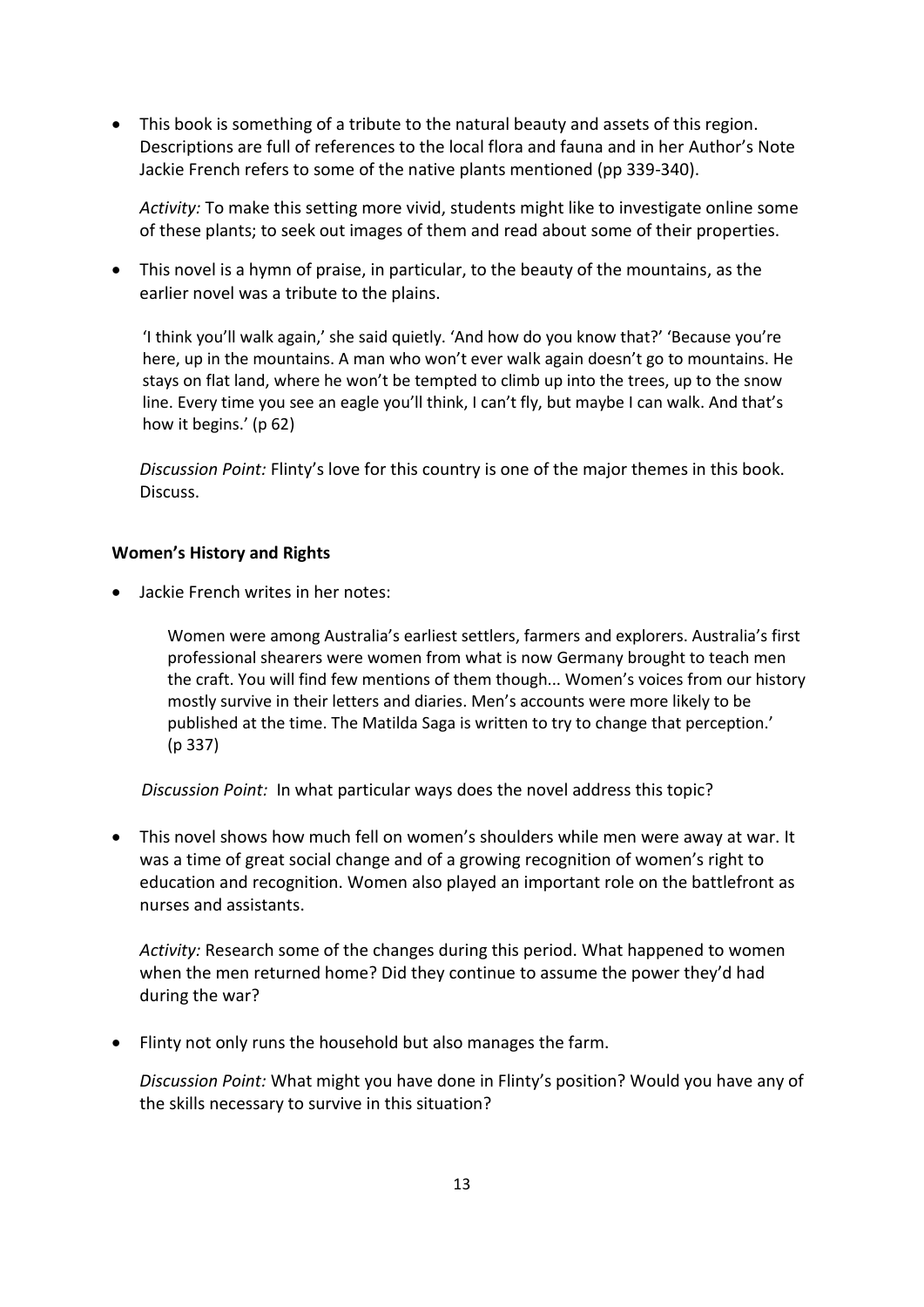Flinty is frustrated that she has less power in this society. She and Kirsty are not expected to need education and are expected to marry and become glorified housekeepers*.* 

*Discussion Point:* Flinty is expected to be able to cook, darn, clean, run a farm, and yet is not able to make decisions about her own life. What examples of women being treated as 'lesser' individuals did you discover in this book? How have things changed for women since Flinty's time?

 Did you know that women in Australia achieved the vote before many women in other countries?

*Activity:* Read about the activities of the Women's Temperance and Suffrage League. Discuss the history of the emancipation movement.

 Flinty writes as an old woman that 'The life I've lived in the past sixty years has been built on the achievements of those strong women of my youth.' (p 255)

*Discussion Point:* The women she knew as a girl were largely wives and housekeepers, and yet Flinty recognised superior qualities in them. Discuss the role of the wife and housekeeper today. How does society treat the woman who chooses to stay at home with her children?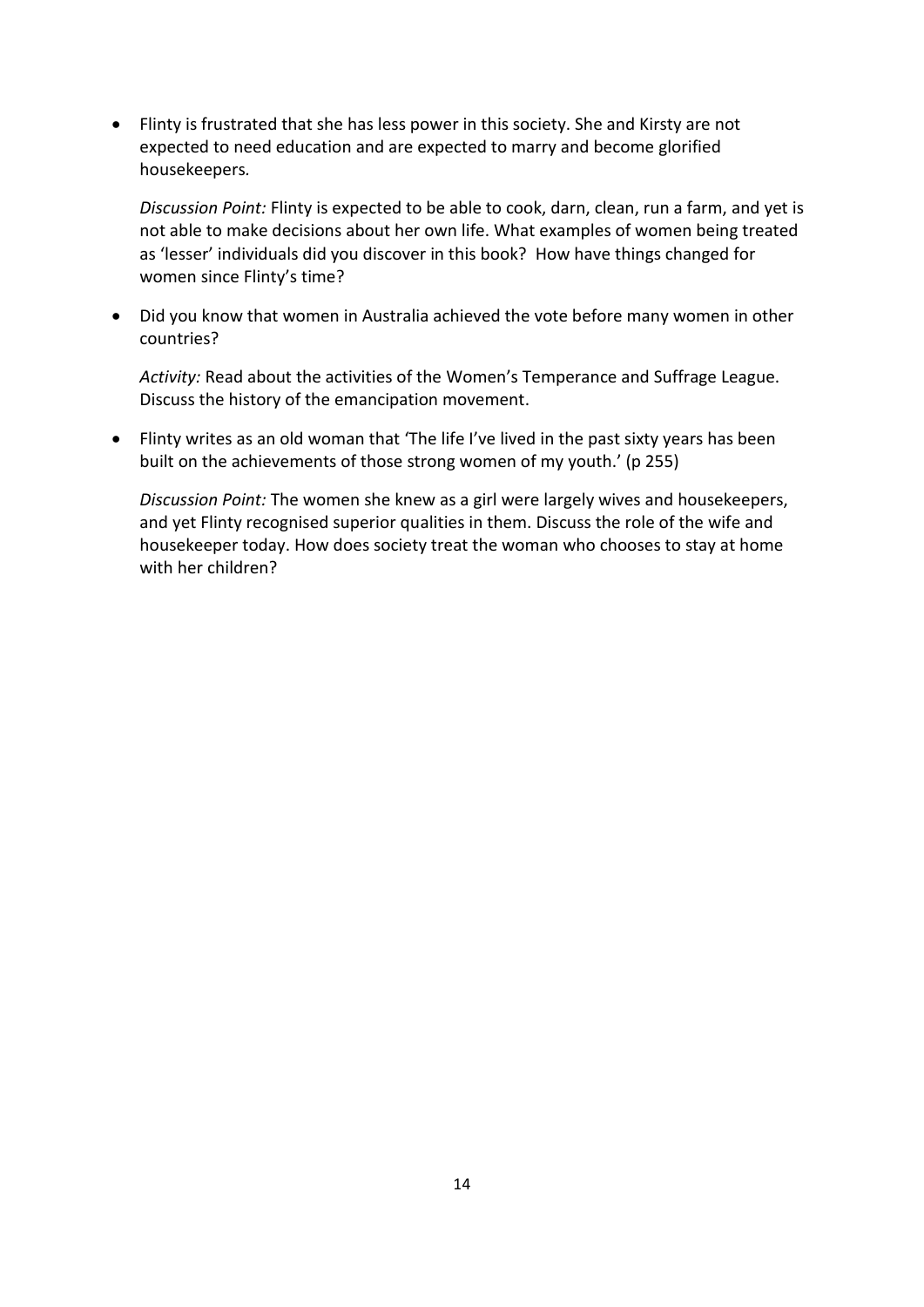# **KEY QUOTES**

The following quotes relate to some of the **Themes** above. You might like to present any one of them (or two related quotes) to your students as a catalyst for further discussion, or as the subject of an essay outlining how the quote reflects a theme which is central to this novel:

| 'The men who'd marched away weren't the<br>only ones who'd suffered. She'd lost a<br>brother at Bullecourt, Mum to heartbreak,<br>Dad to the influenza brought back by the<br>soldiers. Her older brother was off with<br>cattle, fleeing his memories. The boy she<br>loved had come back a man she hardly<br>knew. I may not have lost my legs, she<br>thought, but I've lost those I love forever.'<br>(p <sub>4</sub> )                                                                                                                | 'This is still the world of war, she thought,<br>even here, despite the generous plenty of<br>the Macks' kitchen and the full table. But<br>outside there were wombat holes in fences<br>left unrepaired while so many men were at<br>the war, the plagues of rabbit, with none to<br>shoot or trap them, and no horses since the<br>army took them all. It was as though the<br>families in the valley struggled to be free, to<br>make their lives again. But the war wouldn't<br>be left behind.' (pp 15-6) |
|--------------------------------------------------------------------------------------------------------------------------------------------------------------------------------------------------------------------------------------------------------------------------------------------------------------------------------------------------------------------------------------------------------------------------------------------------------------------------------------------------------------------------------------------|----------------------------------------------------------------------------------------------------------------------------------------------------------------------------------------------------------------------------------------------------------------------------------------------------------------------------------------------------------------------------------------------------------------------------------------------------------------------------------------------------------------|
| 'Mrs Clancy rode with her man, even if she<br>had to be disguised as a drover's boy to do<br>it. And there was Miss Matilda down at<br>Drinkwater, running the biggest property in<br>the district, and all the wives and daughters<br>in the war who had also run farms with their<br>men gone. Maybe the world is full of women<br>who do things, she thought, but they're<br>women men don't see, don't write about.'<br>(p 260)                                                                                                        | 'What was life like in the future? In the past<br>fifty years they'd had the Great War and the<br>Boer Wars, as well as the battles on the<br>North-West Frontier in India, where Dad had<br>served. Queen Victoria had died and bicycles<br>had been invented  oh, and motorcars and<br>wireless sets, though she hadn't seen either<br>yet. Would as much happen in the next fifty<br>years?' (p 42)                                                                                                         |
| 'If you didn't talk about something you<br>didn't have to defend it. It just  was  like<br>the mountains, like the snow. The Clancys'<br>marriage was a partnership so solid it didn't<br>need a house and wedding ring to make it<br>real. Mrs Clancy's disguise meant the white<br>man could pretend - even to themselves<br>perhaps - that the person they rode with<br>and respected was a 'boy' not a wife. At<br>another time, or another place in town, or<br>even their homes - they might think<br>differently. Not here.' (p 95) | 'It's not just that. It's  it's the first thing I've<br>ever done on my own. Not just carried on<br>doing the things that have to be done. And it<br>was fun,' she added honestly. 'Not having to<br>put dinner on and make the bread, just<br>being out there finding what was over the<br>next ridge and the next, and the dew on my<br>face when I woke up each morning.' (pp 122-<br>3)                                                                                                                    |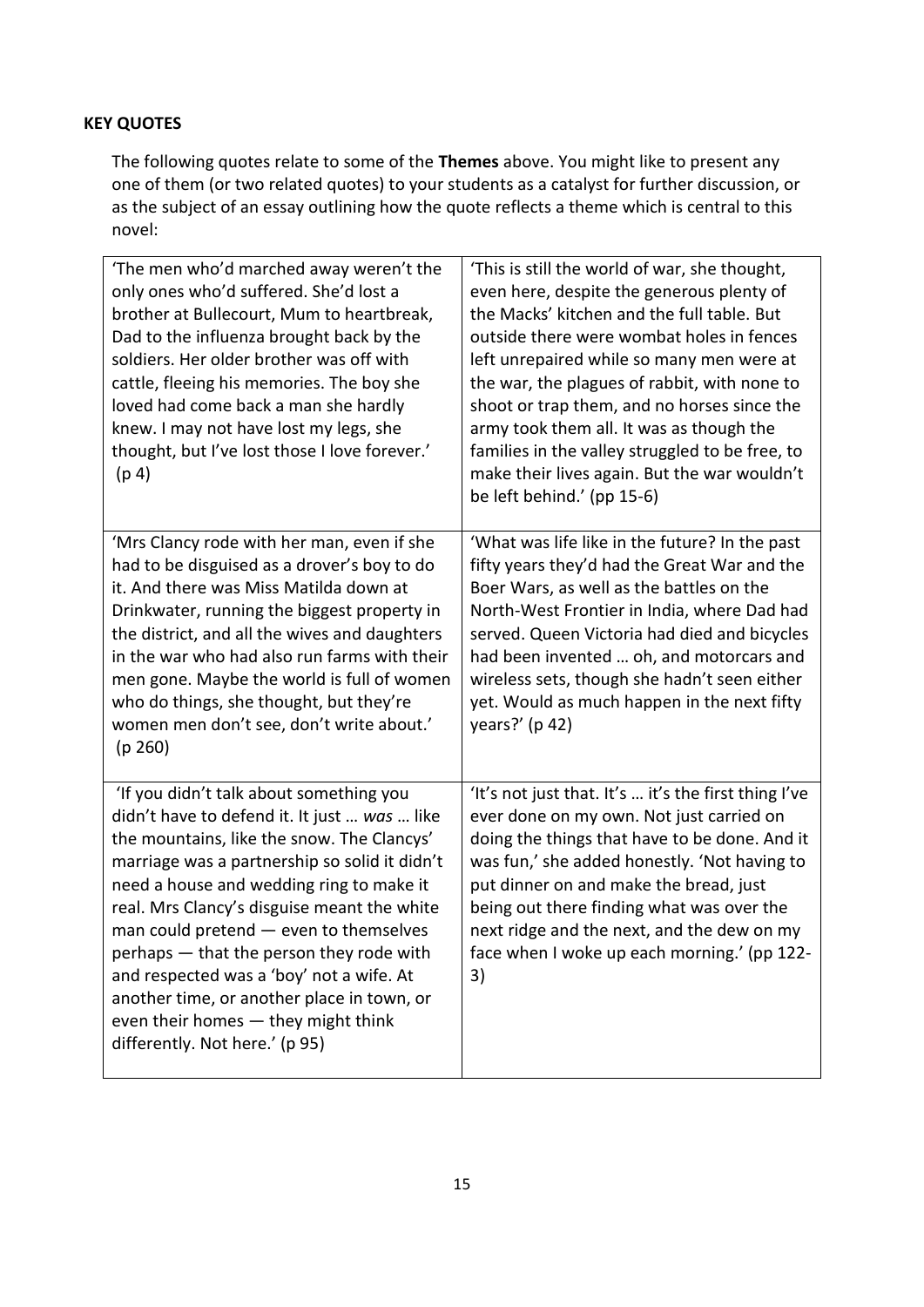| 'But sixty thousand Australian men had died<br>in the five years of war, and more than twice<br>that number would never quite recover from<br>their wounds. How many young women<br>would never marry now? She didn't want to<br>think about it. Didn't want to think about<br>marriage at all.' (p 130)                                                                             | 'Maybe they've healed me a bit then. Maybe<br>you've healed me too, and the people here. I<br>think, sometimes, when things are bad, you<br>feel like you are the only person in the<br>world. You shut out everything else because<br>your pain is all that you can deal with. But<br>then I met you. Suddenly I wasn't unique<br>anymore.' (p 150) |
|--------------------------------------------------------------------------------------------------------------------------------------------------------------------------------------------------------------------------------------------------------------------------------------------------------------------------------------------------------------------------------------|------------------------------------------------------------------------------------------------------------------------------------------------------------------------------------------------------------------------------------------------------------------------------------------------------------------------------------------------------|
| 'I want you to write to your brother and tell<br>him that life goes on, that there's only one<br>thing we can do for someone who's died $-$<br>even thousands of someones - and that is<br>to keep on going. Life should be good - life<br>should be very, very good $-$ and the only<br>duty we have to the dead is to make it good,<br>for ourselves and other people.' (pp 155-6) | 'It would be different if we could have had a<br>proper funeral, not just a memorial service,<br>given him a grave down in the valley in the<br>churchyard, with his stockwhip and hat on<br>the coffin just like they did when Granddad<br>Mack died.' (pp 157-8)                                                                                   |
| 'Sister Burrows met Flinty's eyes. 'We were<br>all just there,' she said quietly. 'We did our<br>best, and if it wasn't good enough ' her<br>mouth twisted in an almost smile ' if we<br>were lucky we learned to forgive ourselves.'<br>(p 248)                                                                                                                                     | 'But all at once she realised that the brother<br>she'd known never had come back from the<br>war. This man needed a new challenge,<br>needed a place where memories wouldn't<br>bite him, needed to forge a life of his own.'<br>(p 273)                                                                                                            |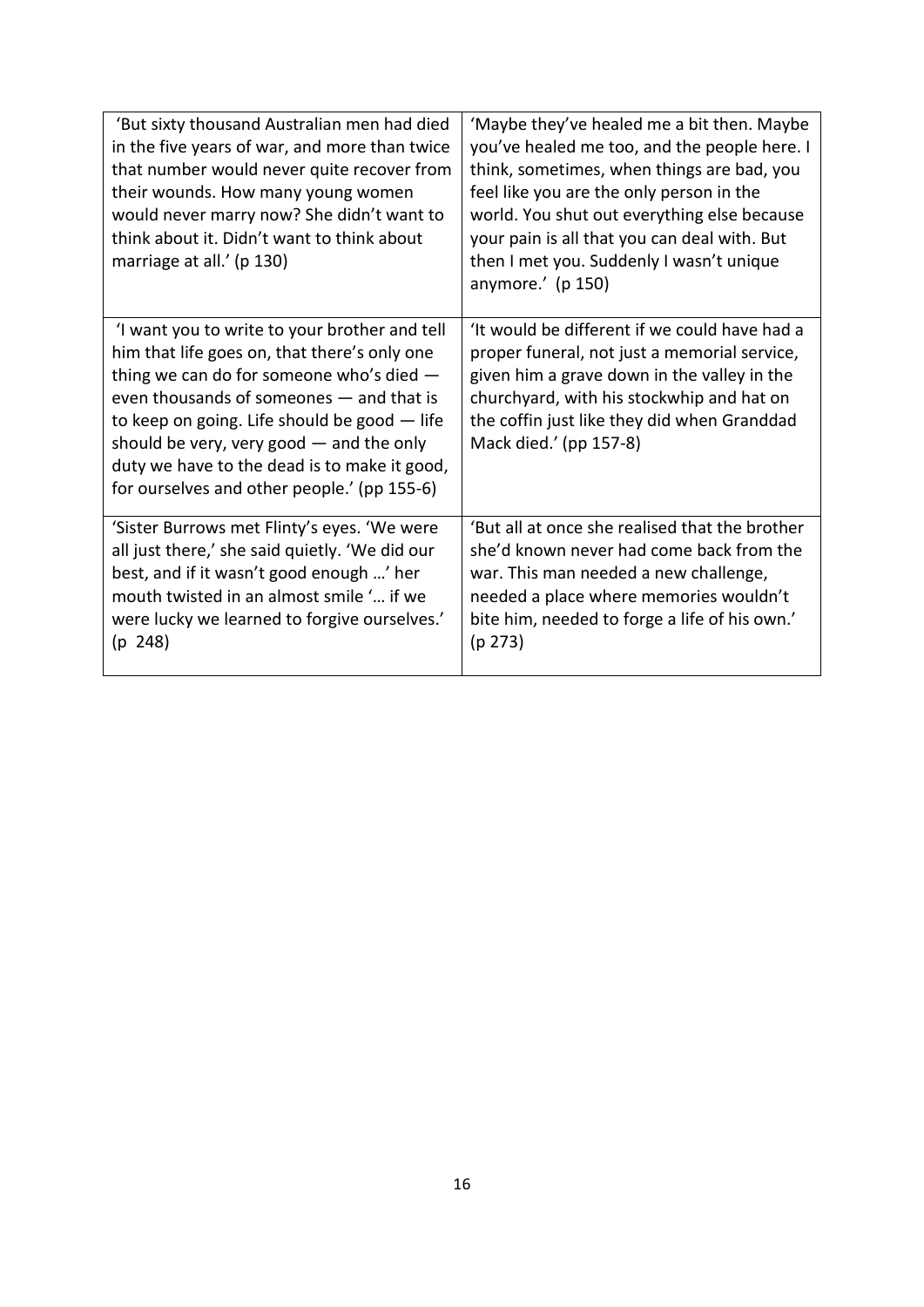#### **CURRICULUM TOPICS**

#### **Language and Literacy**

*Colloquialisms of the era give a tangible sense of the times.* 

*Activity:* Make a list of all the uncommon words or expressions and try to guess their meaning from the context in which they appear. Then check their meanings in a dictionary. Which other expressions do you know which date from an earlier era and are not used now?

 *This novel is a work of Historical Fiction or Faction —* a genre which relies on the author weaving together fact and fiction seamlessly. In this novel the experiences of people after WWI are juxtaposed against the literary experiences expressed in ballads such as *The Man From Snowy River*. Jackie French draws on the location of the Snowy Mountains but creates an imaginary farm for the McAlpine family.

*Discussion Point:* How much did you recognise from the history you have read? What was similar and what was different to actual events or people? Talk about the writing of historical fiction with your students, with reference to some of the articles on writing such fiction in the **Bibliography** below.

 *Narrative Structure —* The novel follows a chronological structure 1919-26. However it does include 'flashbacks' to incidents in the past leading up to and during the war which are significant in the background or framing narrative. It also contains the future in the experiences of Nicholas in 1969.

*Activity:* Create a timeline of all the incidents referred to in the book.

 *Narrative Perspective —*The work is written in third person from Flinty's perspective but also contains first person excerpts from her diary.

*Discussion Point:* What function do the diary entries play? How do they enhance or enrich the text? Do they provide information which otherwise couldn't be conveyed to the reader?

 *Use of Literary Devices such as Simile and Metaphor —* 'Most days the fog drifted down from the gullies higher up, like icing sugar sprinkled on a sponge cake. Other times a saucer of mist, looking as solid as white sauce on a dish of cauliflower, sat on the Rock between Rock Farm and the valley below.'(p 2)

*Activity:* Locate other examples of such literary language and discuss their meaning and effect.

 *Literary References —* The book obviously refers to *The Man from Snowy River* by A.B. (Banjo) Paterson and his other iconic poem *Clancy of the Overflow*. 'You don't understand,' he said earnestly. 'This is a special round-up. Back in '15 Miss Matilda bought this stallion, Repentance. Its sire was Lament, out of Old Regret …' 'It's that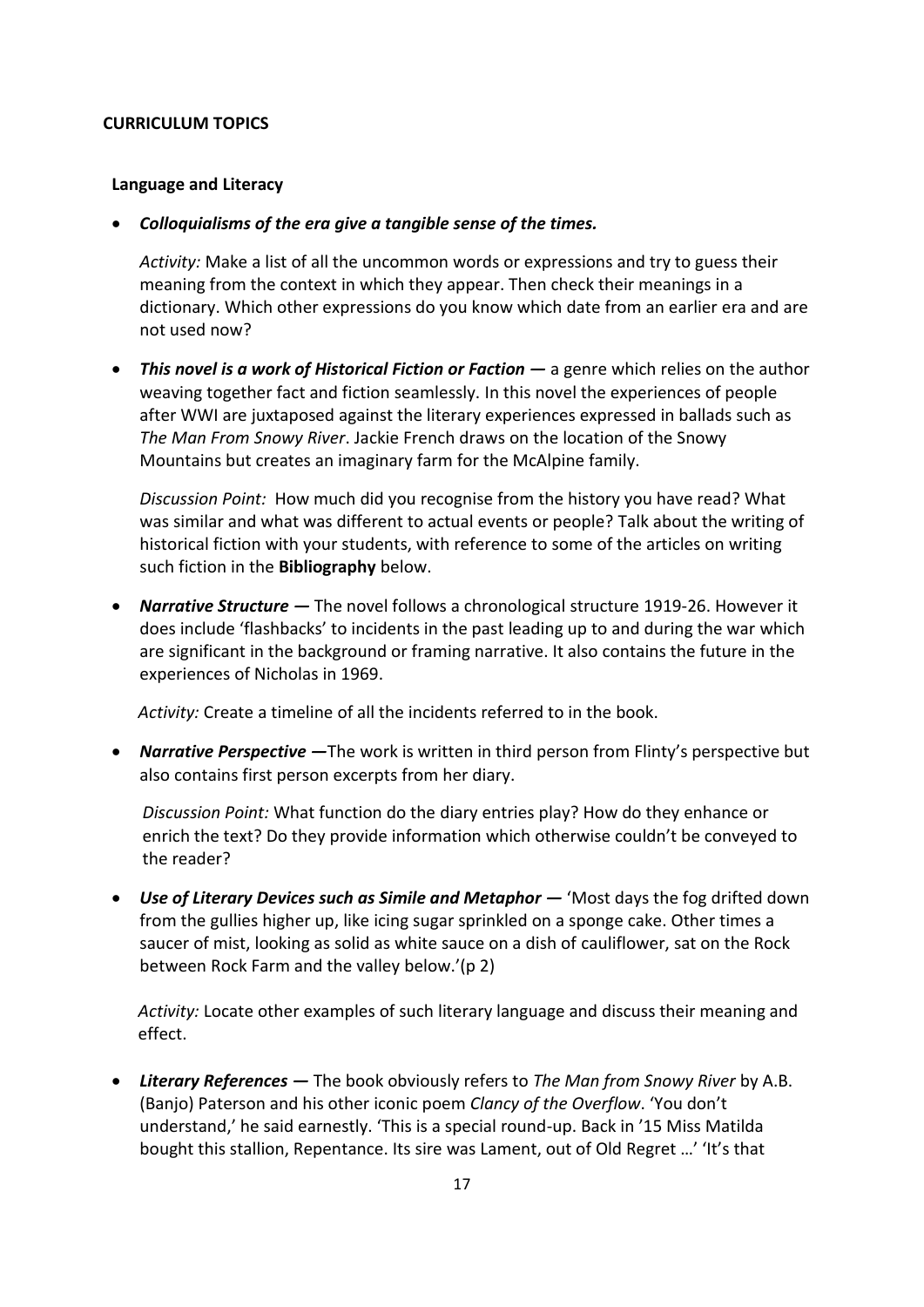poem, isn't it?' she said tiredly. 'The one Dad used to read to us?' Joey gave a cautious grin. 'But the man from Snowy River let the pony have his head. And he swung his stockwhip round and gave a cheer …' 'And he raced him down the mountain like a torrent down its bed,' chanted Kirsty. 'While the others stood and watched in very fear.' (p 47) It also references Henry Lawson's *Our Andy's Gone With Cattle*: 'Andy had sounded like that the day he'd left them to go droving too, his eyes shadowed as though they still saw the mud of France and not the twisted shapes of snow gums.'(p 3) Jackie French explains in her Author's Note (pp 321-33) that she has referred to many poems in this book, including lesser known busy poetry and poets.

*Discussion Point:* What function do the literary quotations play?

*Activity:* Students may wish to study a unit on busy poetry and visit websites for information. e.g. 'Bush Ballads' *Australian Poetry Library* [www.poetrylibrary.edu.au/poems-poetic-form/bush-ballads](http://www.poetrylibrary.edu.au/poems-poetic-form/bush-ballads)

 *The Literary Trope of the Time Slip or a Ghost visiting another time, is used in this novel symbolically to explore wider issues —* Flinty writes: 'I'd be a ghost, she thought, away from my real place like Nicholas was away from his own time.' (p 272) She is speaking here of how she'd feel if she moved away from the Snowy Mountains. But Nicholas himself is a reminder that war repeats itself and that future soldiers are going to experience the same things which her brothers and friend Sandy did.

*Discussion Point:* Discuss with students the role of the 'ghost' in this novel.

*The Cover of a book is an ideogram for the contents and a marketing tool as well.* 

*Activity:* Create a new cover for the work drawing on either theme or incident to create the image. Use techniques such as collage. Write a blurb for the back cover of the book as well.

#### **SOSE**

 *Whose History?* **—**There are as many versions of history as the **Themes** above would suggest. In the **Bibliography** below there are websites tracing Australian history from Indigenous and women's perspectives as well as from the Eurocentric views which often feature in such historical overviews. How different is the ordinary soldier's view of a battle to that of his commanding officer for example? Read first person accounts and diaries as an introduction to this subject.

*Activity*: Choose an incident referred to in the novel and then write a diary entry as if the story is being told by Joey or Andy and not Flinty.

 *Social Class* **—**Initially Australia was a country inhabited by Aboriginal people, then convicts, officers, explorers, surveyors, and later free settlers, and new immigrants. Divisions between these various groups arose based on wealth, power, race and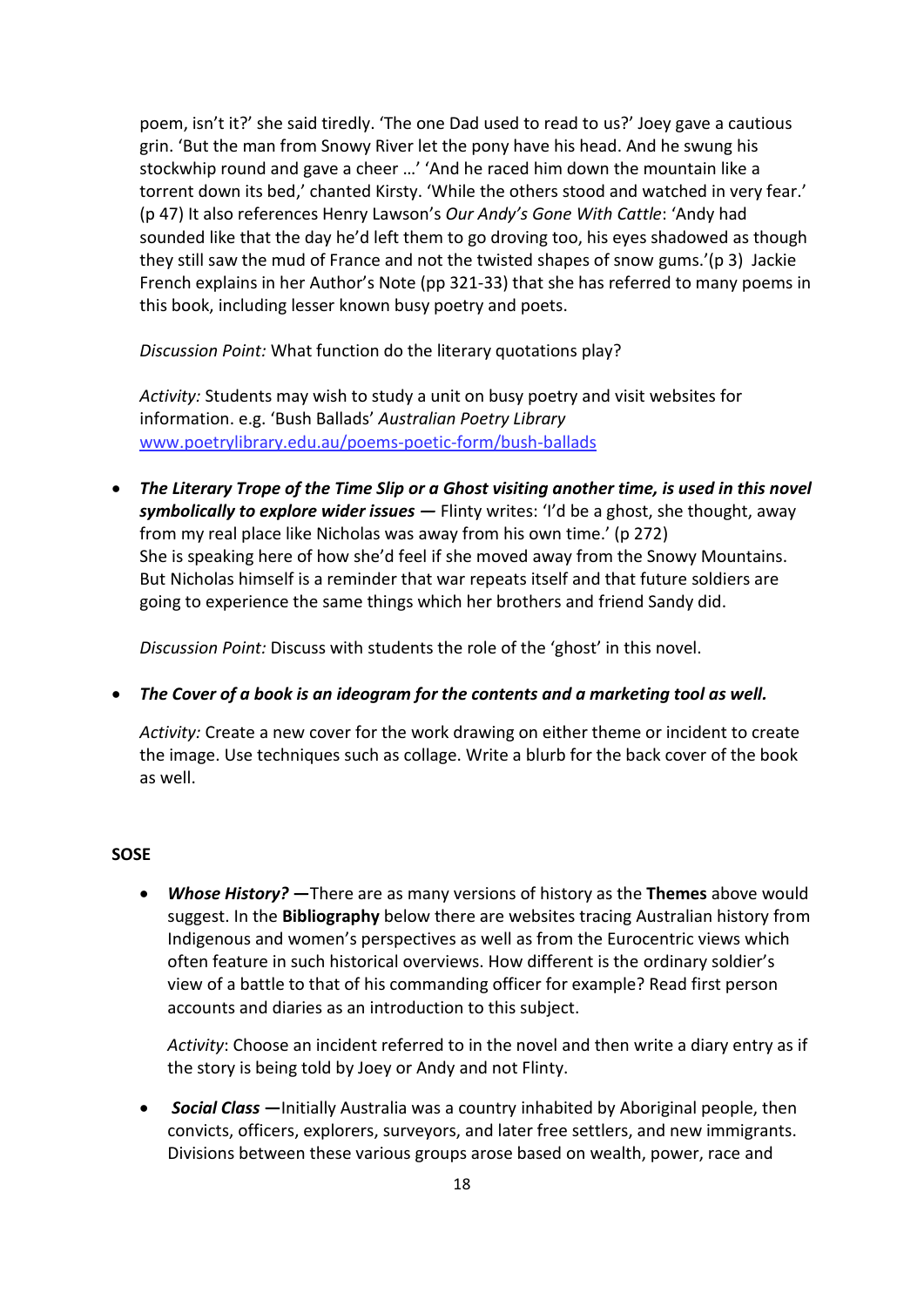religion. Many became socially 'upwardly mobile' in this new colony (as evinced by Miss Matilda) where the past could be erased or at least forgotten. Flinty's family are impoverished having survived the shortages of wartime, and living on infertile land without men to support them. Later, though, Flinty makes money as a writer and presumably lives quite a comfortable life; her brother Joey goes to university and her brother Andy becomes a foreman on Drinkwater Station.

*Discussion Point:* Does this novel present Australia as an upwardly mobile society?

 *Values* **—** This novel (like others in the series), is about 'character' and the qualities necessary to live a meaningful or value-laden existence. Discuss quotes in relation to such values, for example Flinty's ride in the brumby muster teaches her the value of caring for her horse, of not trying its strength too much. Or refer to the kindness of the O'Hallorans: 'But Flinty suspected that the man and woman in front of her would employ any deserving man in need even if they only had a halfpenny in their pockets.' (p 77)

*Activity:* Create a table and list some of the values demonstrated in any of the scenes or events in this book with a corresponding quote to illustrate it.

 *Individual/Community* — This novel (and series) constantly records the interplay between individual action and community responsibility. Flinty is resourceful and independent but before and after her accident it is only through the efforts of her neighbours that she really manages to keep the household together, a fact which Sister Burrows notices too.

*Discussion Point:* Invite students to consider how the characters in this novel play/or decline to play a role in their community.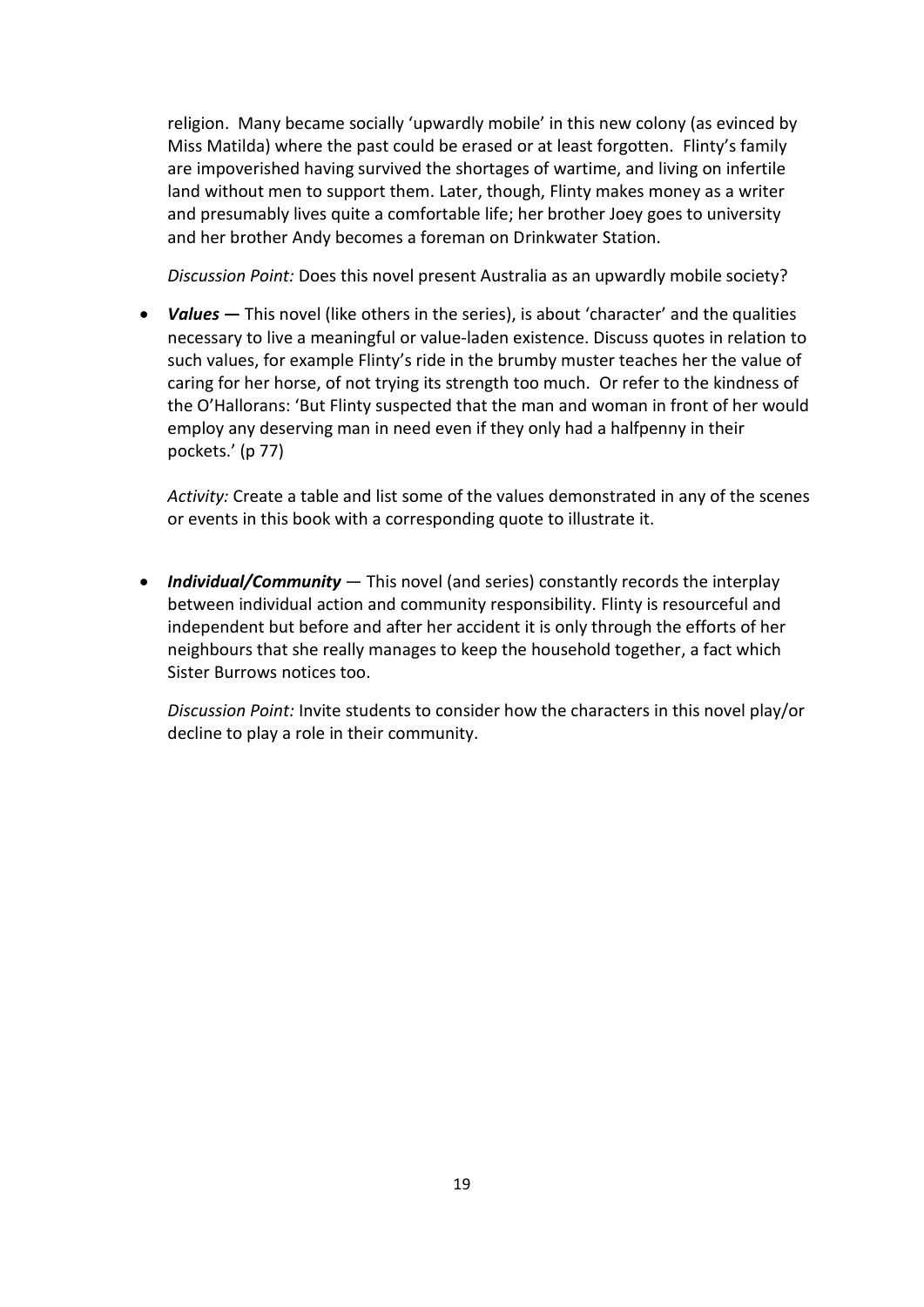### **FURTHER POINTS FOR DISCUSSION**

1. This novel is about a broken family and how Flinty, by force of will and hard work, keeps it together.

*Discussion Point:* Invite students to discuss the notion of family. Can a family without a parental figure still operate as a family? How does Flinty keep her family together?

2. Flinty doesn't want to leave her home, and yet Andy is all too happy to accept a job elsewhere. Joey is destined for university and Kirsty for a wealthy city life.

*Discussion Point:* How can the members of one family have such different attitudes to life? What does this say about the arguments between 'nature or nurture' being most influential in a person's make-up?

3. This novel describes the experiences of rural WWI veterans.

*Discussion Point:* How might experiences have differed in the city?

4. When Flinty learns from Sister Burrows that Sandy had won war medals she realises that many war veterans came home not with a sense of pride but with a deep sense of guilt or self-loathing.

*Discussion Point:* How does Flinty's accident change things for Sandy?

5. 'When the newspaper arrives from down south it brings a hint of the winds of change flying through the country by 1920: 'But it still spoke to them of the world 'down there': short skirts and a campaign to make women's wages in the public service four-fifths of men's for the same job, instead of less than half; Australian Bert Hinkler flying non-stop from London to Turin trying to be the first to fly the almost impossible distance from London to Australia. 'Imagine a plane flying over us,' said Kirsty dreamily. 'He'd never get it over the mountains,' said Flinty.' (pp 225-6)

*Discussion Point:* Have students read this passage and then discuss the changes mentioned. Research the further changes which occurred in post WWI Australia.

6. World War One and the recruitment drives for soldiers are illustrated by the story of how two brothers enlisted along with their neighbour Sandy Mack. Read about the enlistment of soldiers in WWI.

*Discussion Point:* Watch Peter Weir's classic film *Gallipoli* and discuss with students what it demonstrated about the relationship between Britain and Australia; between the foot soldiers and the commanders.

7. Flinty's family is decimated by WWI, as so many were. She loses a brother, her parents, and her brother's youth. She loses her youth as well.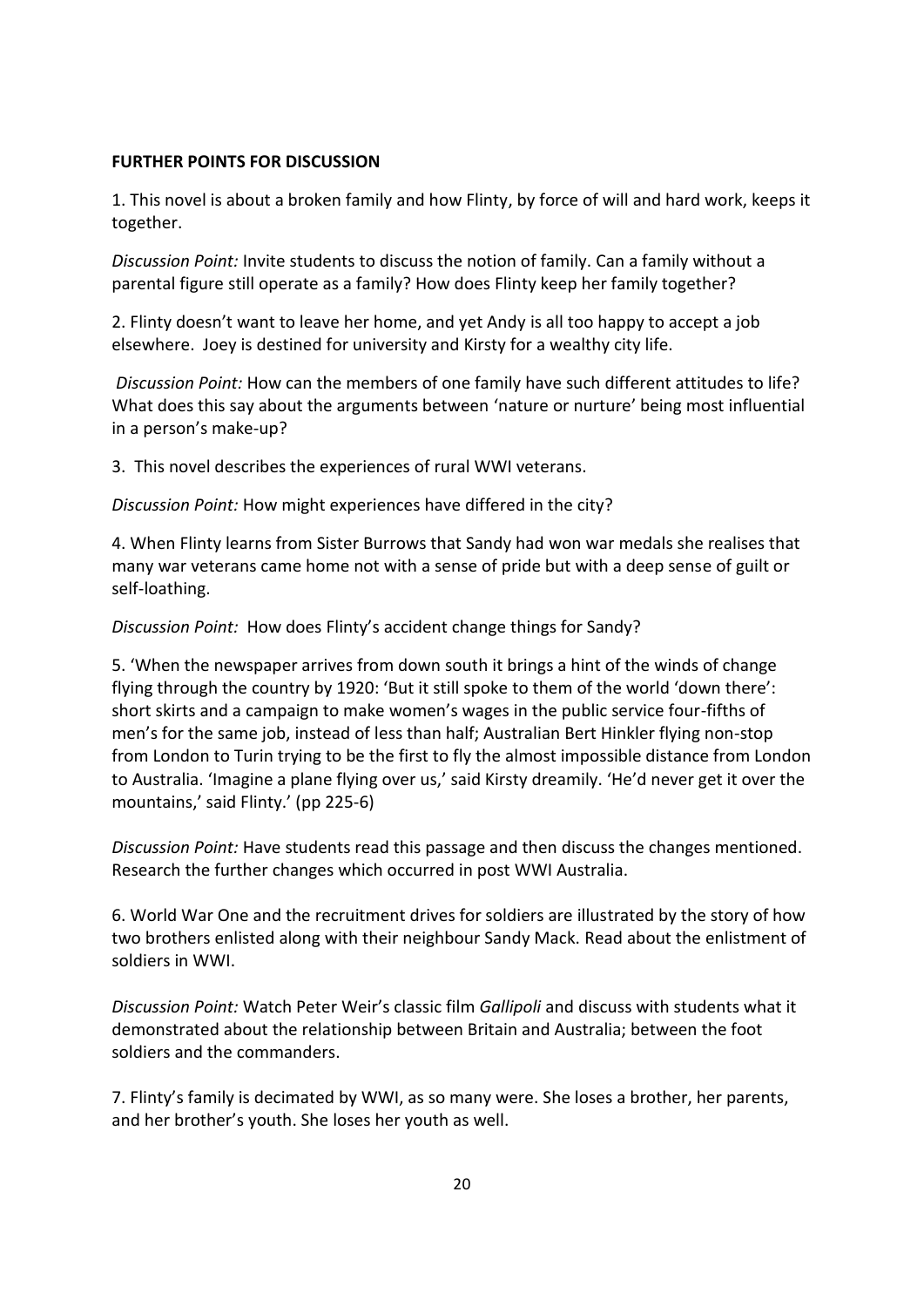*Discussion Point:* How did Australia cope with such losses? How did ordinary people bear up under the weight of so many losses without adequate social support?

8. Romance in this novel is tested. Sister Burrows has lost Rick Mack, the man she loved and she plans no further liaisons. Flinty is unsure of Sandy's feelings.

*Discussion Point:* What sort of challenges did war present to young lovers?

9. In *A Waltz for Matilda* many hardships were said to have contributed to later improvements in lifestyle and to organisations which championed progress. For example, 'the drought gave us Australia ' (p 423).

*Discussion Point:* Could you say the same about the influence of floods on Australia?

10. What was the major idea that this novel conveyed to you as a reader?

## **NOTES ON THE TEXT**

At the back of the book, there are extensive notes (pp 321-345) by the author Jackie French on many of the historical and cultural issues referred to in this text. This should be an invaluable resource to teachers in using the book, in conjunction with these notes, in the classroom.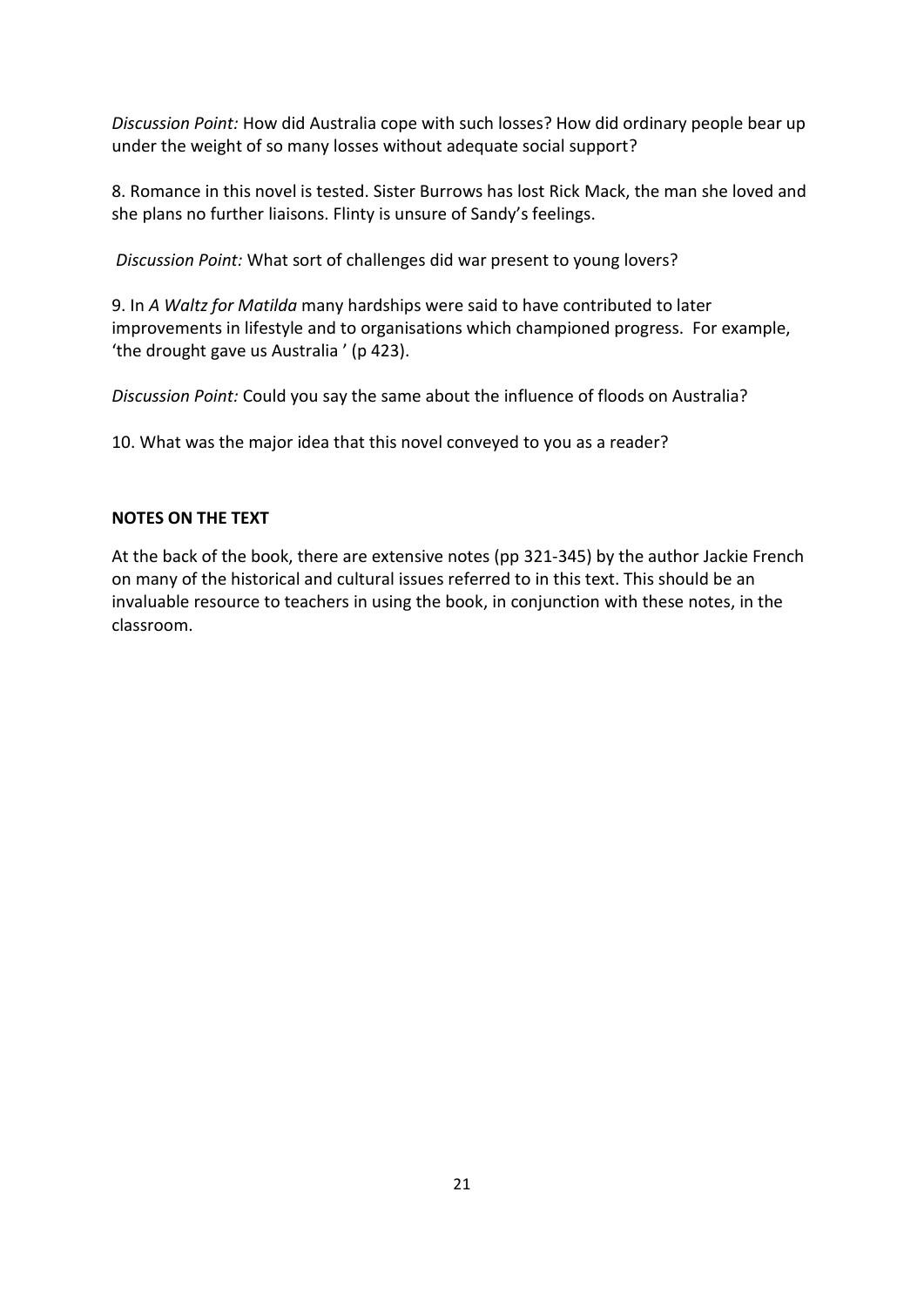#### **BIBLIOGRAPHY**

#### **Picture Books**

Egan, Ted and Ingpen, Robert *The Drover's Boy* Lothian, 1997.

Greenwood, Mark and Lessac, Frane *Simpson and his Donkey* Walker Books, 2008.

Jorgensen, Norman and Harrison-lever, Brian *In Flanders Fields* Fremantle Press, 2002.

#### **Fiction**

Greenwood, Kerry *A Different Sort of Real: The Diary of Charlotte Mackenzie* Melbourne 1918-19 Scholastic, 2001.

Rushby, Pamela *The Horses Didn't Come Home* HarperCollins*Publishers*, 2012.

#### **Non-Fiction**

Horton, David 1994, *The Encyclopaedia of Aboriginal Australia* (2 vol.), Aboriginal Studies Press, Canberra, ACT.

Brasch, Nicolas *Eyewitness to Australian History Series* 2009, 2007.

Crew, Gary.' Fiction, Nonfiction and the Limits of Faction' *Magpies*, Vol 19, Issue 2, May 2004, pp 8-10.

Disher, Garry & Caswell, Brian, 'Looting the Past & Predicting the Future' in *Time Will Tell: Children's Literature into the 21st century: Proceedings from the Fourth National Conference of the Children's Book Council of Australia Adelaide, 1998,* edited by Sieta van der Hoeven. CBCA, 1998, pp 81-5.

Gleeson, Libby 'Writing Historical Fiction *My Story Series' Magpies* Vol 16, No 4, September 2001, pp 12-4.

'Parting the Veil: Writing Historical Fiction Comments by Three Writers; Jackie French, Catherine Jinks, Kelly Gardiner' *Magpies,* Vol 21, Issue 2, May 2006, pp 4-6, 8-9.

Turton, Rayma *Know the Author: Jackie French Magpies* Vol 15, No 5, November 2000, pp 14-16.

Wheatley, Nadia 'History Alive' *Magpies* Vol 16, No 4, September 2001, pp 8-11.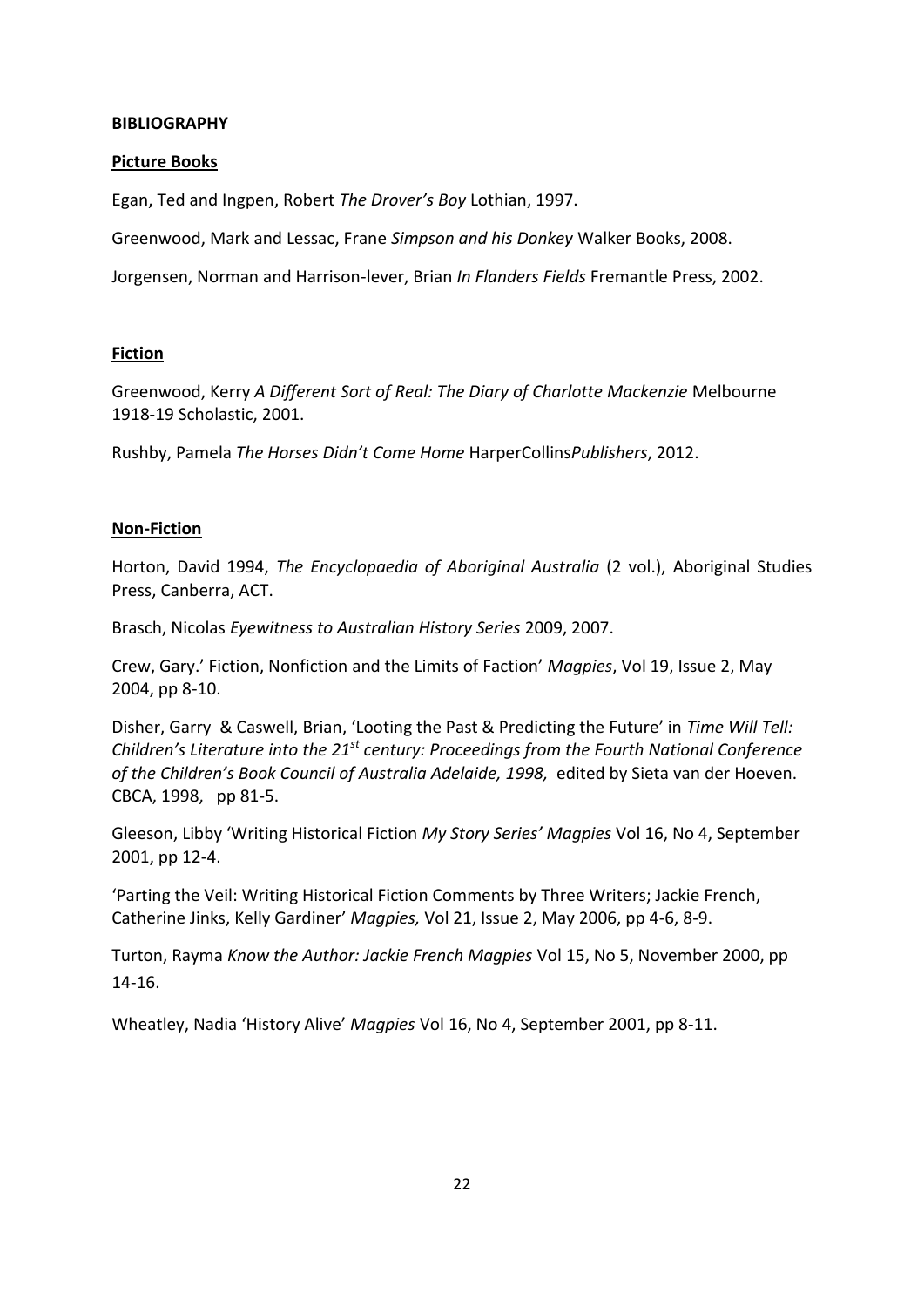# **Websites**

*Australian Aboriginal History* Timeline [www.creativespirits.info/aboriginalculture/history/aboriginal-history-timeline.html](http://www.creativespirits.info/aboriginalculture/history/aboriginal-history-timeline.html)

'Australian Folklore'

<http://australia.gov.au/about-australia/australian-story/austn-folklore>

'Bush Ballads' *Australian Poetry Library*

[www.poetrylibrary.edu.au/poems-poetic-form/bush-ballads](http://www.poetrylibrary.edu.au/poems-poetic-form/bush-ballads)

*Australian History! in Pictures and Narratives* 

[www.australianhistorypictures.com/AustralianHistoryPictures.com/WELCOME.html](http://www.australianhistorypictures.com/AustralianHistoryPictures.com/WELCOME.html)

*Australian History Timelines* Compiled by Jackie Miers

[www.teachers.ash.org.au/jmresources/history/australian.html](http://www.teachers.ash.org.au/jmresources/history/australian.html)

*Australian Slang Dictionary*

[www.koalanet.com.au/australian-slang.html](http://www.koalanet.com.au/australian-slang.html)

*Australian Women's History Timeline*

[www.womenshistory.com.au/timeline.asp](http://www.womenshistory.com.au/timeline.asp)

'First World War Diaries' Australian War Memorial

[www.awm.gov.au/collection/records/awm4/](http://www.awm.gov.au/collection/records/awm4/)

National Archives of Australia 'Shell-Shocked: Australia After Armistice.' This exhibition was curated by the National Archives of Australia in 2009 and is touring the country.

[www.naa.gov.au/visit-us/exhibitions/shell-shocked.aspx](http://www.naa.gov.au/visit-us/exhibitions/shell-shocked.aspx)

See also: McKernan, Michael *Shell-Shocked: Australia after Armistice Memento* Issue 36

[www.naa.gov.au/naaresources/publications/memento/](http://www.naa.gov.au/naaresources/publications/memento/pdf/memento36.pdf)

'Ted Egan sings 'The Drover's Boy'

[www.youtube.com/watch?v=1ZV2eoULEqw](http://www.youtube.com/watch?v=1ZV2eoULEqw)